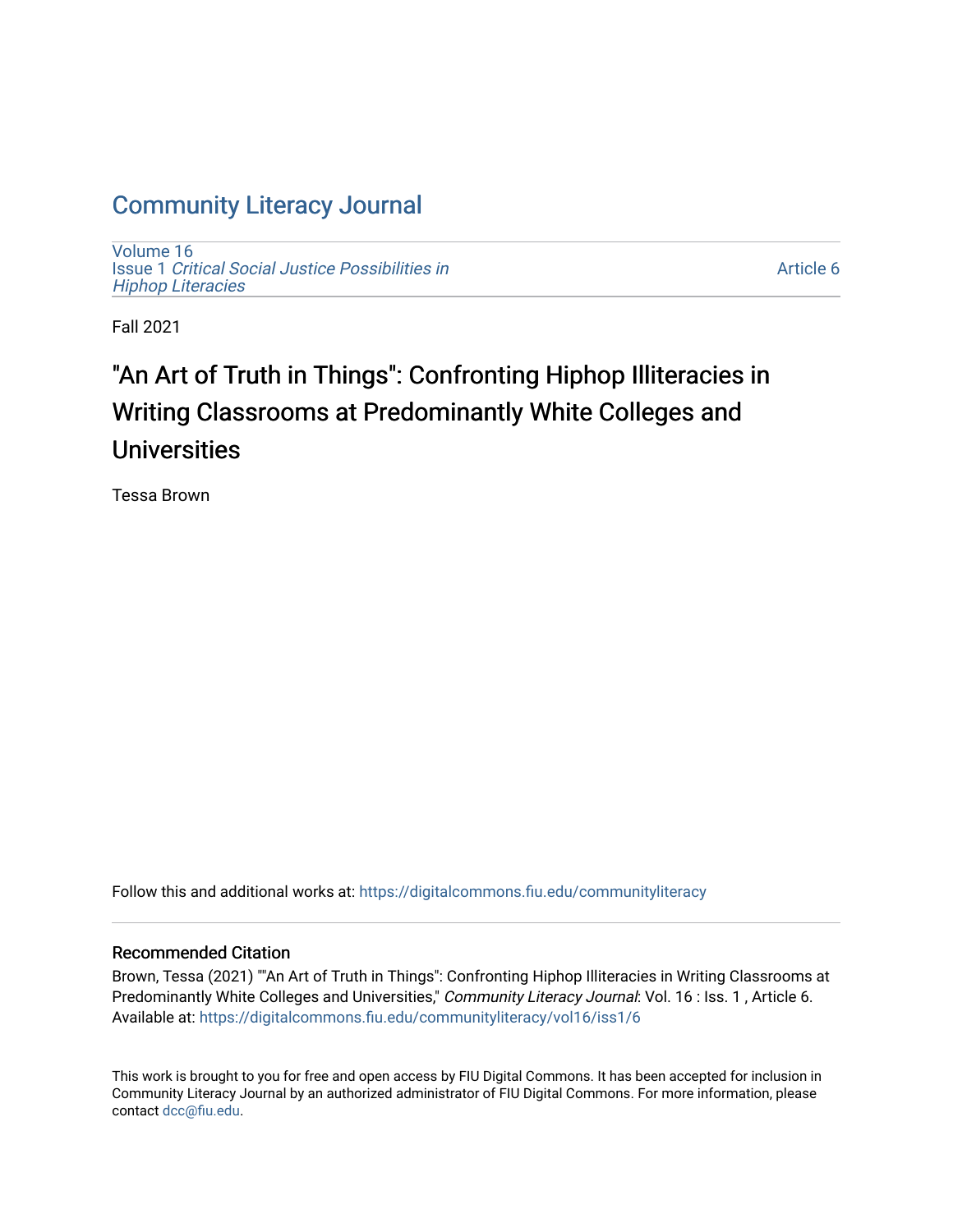# **"An Art of Truth in Things": Confronting Hiphop Illiteracies in Writing Classrooms at Predominantly White Colleges and Universities**

### *Tessa Brown*

#### *Abstract*

This article interrogates how hiphop composition pedagogies can interrupt what the author terms the "hiphop illiteracies" that circulate in predominantly white institutions (PWIs). An analysis of four college writing classrooms that integrate hiphop texts at one PWI reveals pervasive anti-Blackness in student attitudes, but also in the research and course design as well as in department-mandated course texts. The analysis demonstrates the need for writing pedagogies that name and teach Black language, writing, and meaning-making practices while also asking students, teachers, and administrators to reflexively examine their own identities' locations vis-a-vis those practices. The author advocates a reflexive pedagogy that asks students to locate themselves vis-a-vis power as a starting point for investigations of language and culture. The author concludes that hiphop pedagogies have significant critical social justice possibilities in institutionally white educational contexts, but these benefits are not automatic and demand pedagogies of reflexivity, sociolinguistics, and intersectional feminism.

#### *Keywords*

AAVE, anti-Blackness, hiphop pedagogy, PWIs, reflexivity, whiteness, writing studies

 $\prod_{\text{star,}}$ n an Instagram post from Spring 2014, rapper 2 Chainz is photographed from behind, facing an arena full of fans, his arms outstretched above him, his locs hanging down his back. The audience, washed out by the lights backlighting the star, fills the floor and three balconies of a college sports arena. Their arms raised in ecstasy, the rapper's fans appear overwhelmingly white. Beneath the posted photo is 2 Chainz's caption: "[Central New York] University was a Movie." While the growing literature on hiphop pedagogies overwhelmingly focuses on educating students of color using hiphop styles and texts in classrooms (e.g., R. Brown, Craig and Kynard, Green, Hill, Kirkland, Lindsey, Love), 2 Chainz's concert at what I call Central New York University (CNYU), held while I was conducting my research on hiphop pedagogy there, points to the need to engage with white students' and white educational institutions' participation in hiphop culture and pedagogy. As of 2017, hiphop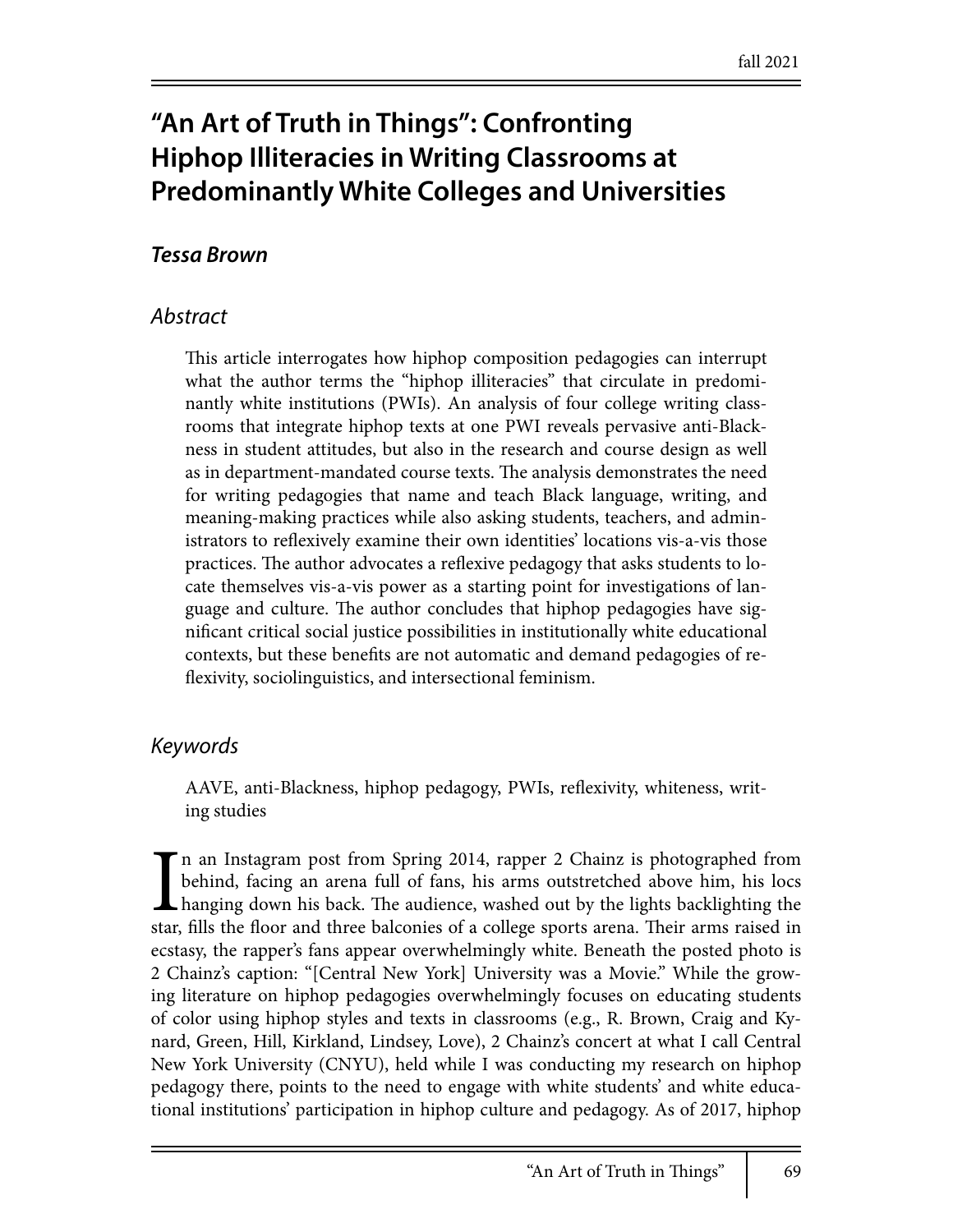was the most popular music genre in America (Sanfiorenzo). A quick walk around campus housing on a Friday or Saturday night at a Predominantly White Institution (PWI)-or a scroll through Tiktok's most popular white influencers' feeds-can quickly demonstrate the massive consumption of hiphop sounds, fashion, gesture and language by white and other non-Black American youth.

These hiphop expressions are a subset of what Elaine Richardson terms "African American Vernacular Discourse" (1), the unique communication practices shared by Black Americans. This discourse includes, but is not limited to, the linguistics of African American Vernacular English, a distinct, grammatical variety of English that has unique phonetics (sounds and pronunciation), lexicon (words), and grammar that descend from West African languages. AAVE's sounds and meanings are shaped by continued segregation, oppression, and joy of African-descended peoples in the United States, even as Black communities continue to negotiate ambivalence around the power and appropriateness of the language in a range of settings (Jordan, Richardson, Smitherman). Yet Richardson also acknowledges that hiphop artists are not producing discourse exclusively within and for Black communities. Rather, hiphop artists are "performing products" (12) whose personas are created in negotiation with the demands and desires of white audiences and white-led entertainment companies. These mass-marketed representations of Black people can cater to white imaginations of Black folks as hypersexual, violent, or criminal (Hurt, Love, Lindsey). At CNYU, 2 Chainz's visit also coincided with an explosion of racist discourses on campus, including the circulation of a video of a white student-athlete using the n-word, which some attributed to her proximity to Black friends and Black musics ("Hanna Strong"). These contradictory occurrences reflect the paradoxical nature of anti-Blackness, as racist tropes and behaviors about and toward Black people circulate *alongside and in tandem with* the enthusiastic consumption of Black cultural products. While this event and others provoked anti-racist activism on the CNYU campus (Samuels, Democratizing Knowledge Collective), they are also an ongoing occasion for teacher-scholars to interrogate the possibilities and risks of hiphop pedagogies in predominantly white spaces.

Following Richardson's eponymous study of Black artists' production of "hiphop literacies," in this study, conducted in four college writing classrooms at one PWI, I inquire about hiphop *il*-literacies and ask how hiphop writing pedagogies can promote critical engagement with mass-produced hiphop and language and literacy in majority-white classrooms. My findings show that while hiphop easily engages students, classrooms will reproduce existing hiphop illiteracies without careful course material on Black Language, linguistic racism, and intersectional feminism. Hiphop pedagogies' social justice possibilities and risks are shaped by the paradoxes of hiphop fandom more broadly. In the United States, hiphop's uptake by white fans is complex and contradictory, as white hiphoppers' identification with rap's resistive politics is shaped by decreasing opportunities for all Americans (Kitwana, hooks qtd. in Kirkland) even as consumption can veer into the fetishistic and anti-Black (Yousman). In this context, the growing numbers of programs and institutes in predominantly-white higher education institutions like Harvard, Stanford, Cornell, Tulane, Duke, the Uni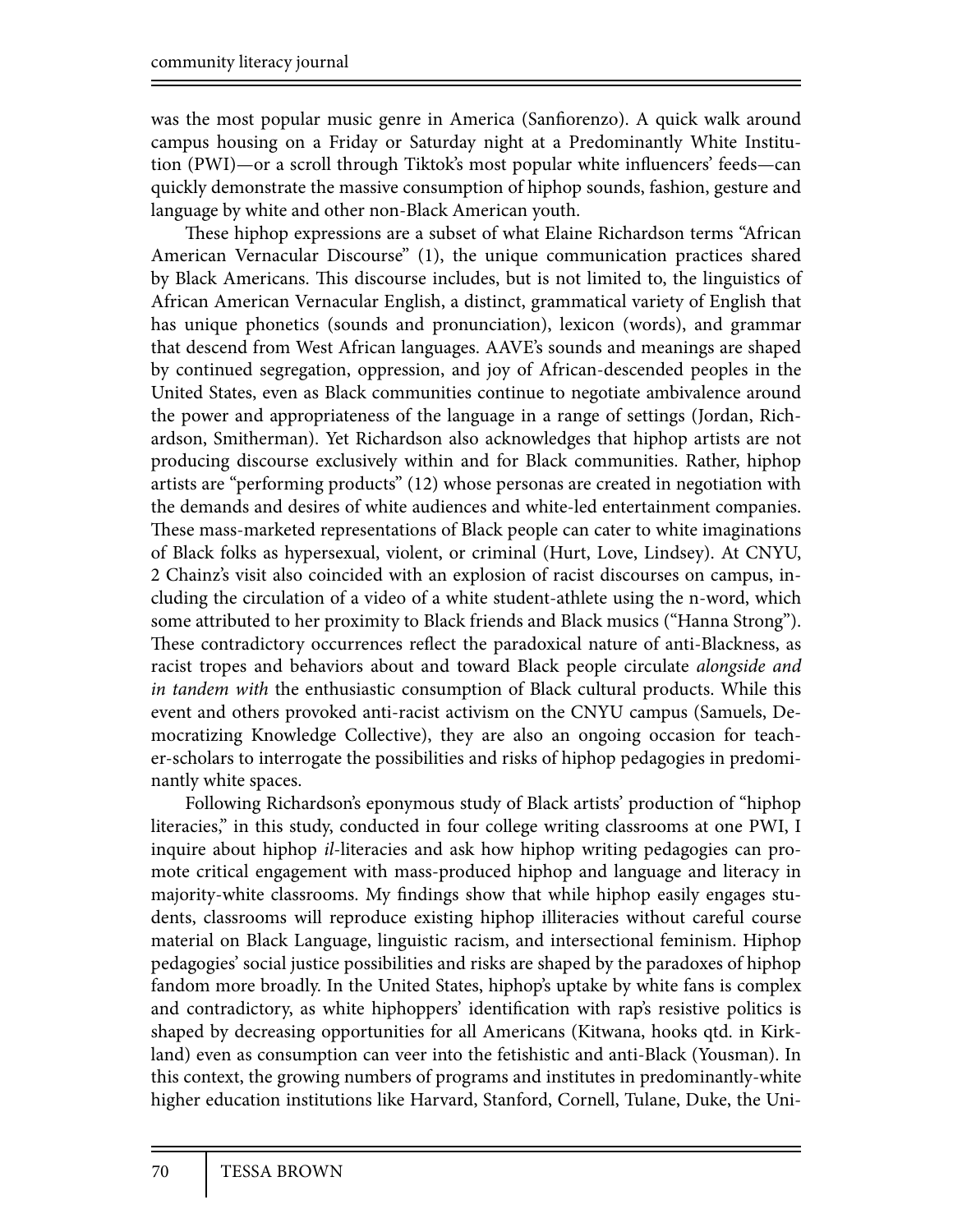versity of Virginia and the University of Arizona themselves must be interrogated, even as these programs create space for scholars and students to engage hiphop studies' interdisciplinary attention to language, literacy, and education; sound production and digital technologies; the arts and performance; studies of space and place; and more. The entrenched and growing presence of hiphop education in predominantly and historically white spaces demands attention to how hiphop circulates in these school and campus communities and how it is engaged in classrooms at PWIs that may or may not themselves be predominantly white.

My own identity as a white Jewish woman hiphop pedagogue who has been teaching at PWIs for ten years also keys me into the need to interrogate hiphop instruction in these contexts led by white instructors. Studies on the accelerating appropriation of Black discourses by white youth via social media have continually pointed to anti-Blackness as the frame that makes sense of the unceasing commodification of Black people, Black culture, and even Black affect in United States history (Judy, Parham, Sobande). Understanding anti-Blackness means seeing commodification of Black culture and Black people as central to American capitalism. Beyond the exploitation of Black labor that is perpetuated through racialized systems of poverty and incarceration, anti-Blackness is critical cultural theory that plots the throughline from the original commodification of enslaved Africans, to the fundamentality of exploited Black artists and sounds to American musical history, to contemporary non-Black youths' accelerating uptake of Black cultural practices and forms including language, fashion and makeup, and physicality and dance (see Lorenz).

As theorists of Black language and literacy pedagogy increasingly insist language educators celebrate Black students'—and all nonstandard-English-speaking students'—use of their home discourses in literacy classrooms (Baker-Bell, Young et al), hiphop emerges as a site for helping students recognize and appreciate Black cultural practices. This work needs to be approached carefully by and for those outside Black communities, as Black scholars have demonstrated that despite widespread AAVE usage among Black Americans, community members themselves can use or even celebrate Black discourse practices while disagreeing on the circumstances of its deployment (Jordan, Smitherman). This study builds on others which insist we help students engage hiphop critically, appreciating artists' genius but also interrogating how mass-mediated hiphop songs and images cater to dominant stereotypes about Black language and Black people, including in specifically gendered ways that pigeonhole youth of color into exaggerated gender roles (Lindsey, Love). As hiphop pedagogues, we must explicitly and dialectically engage hiphop's contradictory cultural behavior as both a resistive Black art form and as a site of appropriation and misrepresentation by non-Black people. We must also engage an intersectional feminist lens that draws attention specifically to Black women's and Black LGBTQIA people's experiences in hiphop, and how hiphop's gendered messages shape widespread perceptions of Black gendered identities (Lindsey). Engaging Black art, white consumption, and anti-Blackness demands educators push through what Eduardo Bonilla-Silva terms "colorblind racism," a denial of race that protects racial inequalities by refusing race itself—as a reality, and as a category of analysis that can promote anti-racist remedies.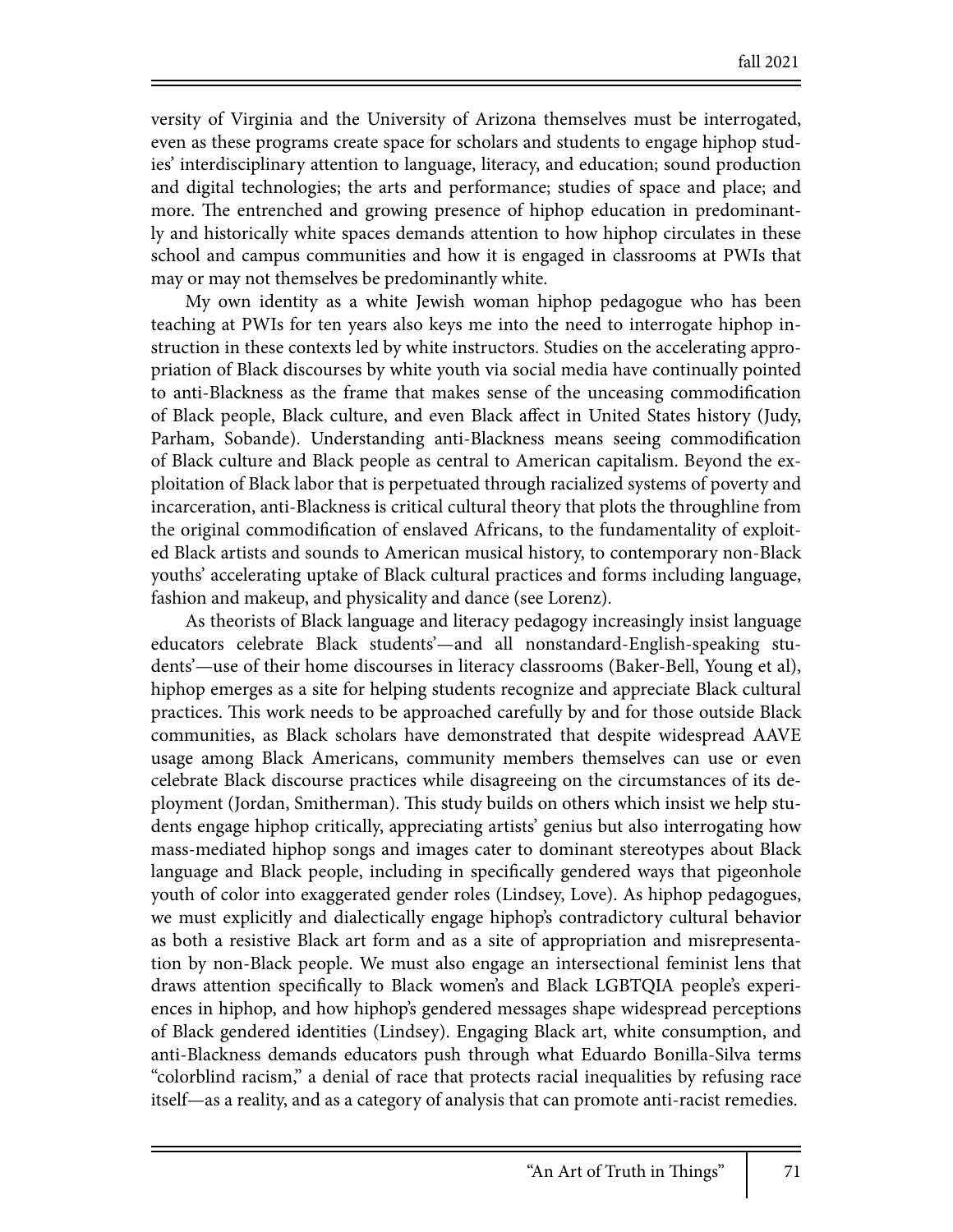In his analysis of interviews about race with white people and people of color, Bonilla-Silva demonstrates how colorblindness as a rhetorical strategy for racism manifests in contemporary whites' near-inability to discuss racial realities in clear terms, a phenomenon reflected upon by the students in this study. Because "whiteness refers to a set of cultural practices that are usually unmarked and unnamed" (Frankenburg qtd. in Hunter and Nettles 388), examining racialized discourses involves not only what is said but what is unsaid, what is included as well as what is omitted. Taking a stance against colorblindness and whiteness means not just acknowledging difference but actively assuming an "antiracist," versus a nonracist, stance (Bonilla-Silva 15-16). Refusing to name race protects what Bonilla-Silva terms the "white habitus," a way of being that "creates and conditions [white people's] views, cognitions, and even sense of beauty" (123). Arguing that "race and whiteness structure our thinking" (10) and, ultimately, our research design, Kirsch and Ritchie promote a "rigorously reflexive examination of ourselves as researchers that is as careful as our observation of the objects of our inquiry" (9). My study contributes to our understanding of linguistic ideologies within the white habitus at one PWI, and the mis-understandings white and non-white students hold about language, fluency, and intelligence that can fester when reflexivity is not practiced, which I term hiphop illiteracies.

Within English education, hiphop pedagogies include education in both literature and literary analysis as well as critical language pedagogies that center on hiphop's prominent use of Black discourse practices, particularly African American Vernacular English (AAVE), educating students to the variety of linguistic discourses and the ways in which power governs socially privileged and marginalized language practices (Alim). Hiphop composition studies can be situated within a wider terrain of hiphop language, literacy, and literary studies. Studies of hiphop in K-12 language arts classrooms with student of color populations show that positioning hiphop lyrics as literary texts develops students' literary analysis skills, and can open up conversations on identity, violence, trauma, gender, and representation that support students' self-esteem and engagement (Hill, Love, R. Brown). Hiphop's multimodal culture of "5 elements"—rapping, producing, breakdancing, graffiti, and dropping knowledge has been an object of literary and rhetorical study since at least Tricia Rose's fundamental 1994 *Black Noise*, which attended to both the rebellious, griot-descended verses of rap lyrics as well as the Afrodiasporic loops and ruptures of analog and digital hiphop beats. Within composition studies, which focuses on writing education for college-aged students, hiphop scholars are at the forefront of theorizing how  $21<sup>st</sup>$ -century writers and mixed-media composers use digital technologies to make meaning in fragmented, hypercirculatory media environments and how these hyper-contemporary practices can help educators craft more relevant pedagogies for students (Banks, Craig and Kynard, Green). My own survey of colleagues teaching hiphop in college composition classrooms found that college writing instructors use hiphop texts as objects of analysis for traditional academic writing, and also invite students to produce hiphop genres like mixtapes and liner notes (T. Brown "Schooled"), a practice also discussed by hiphop educators like Banks.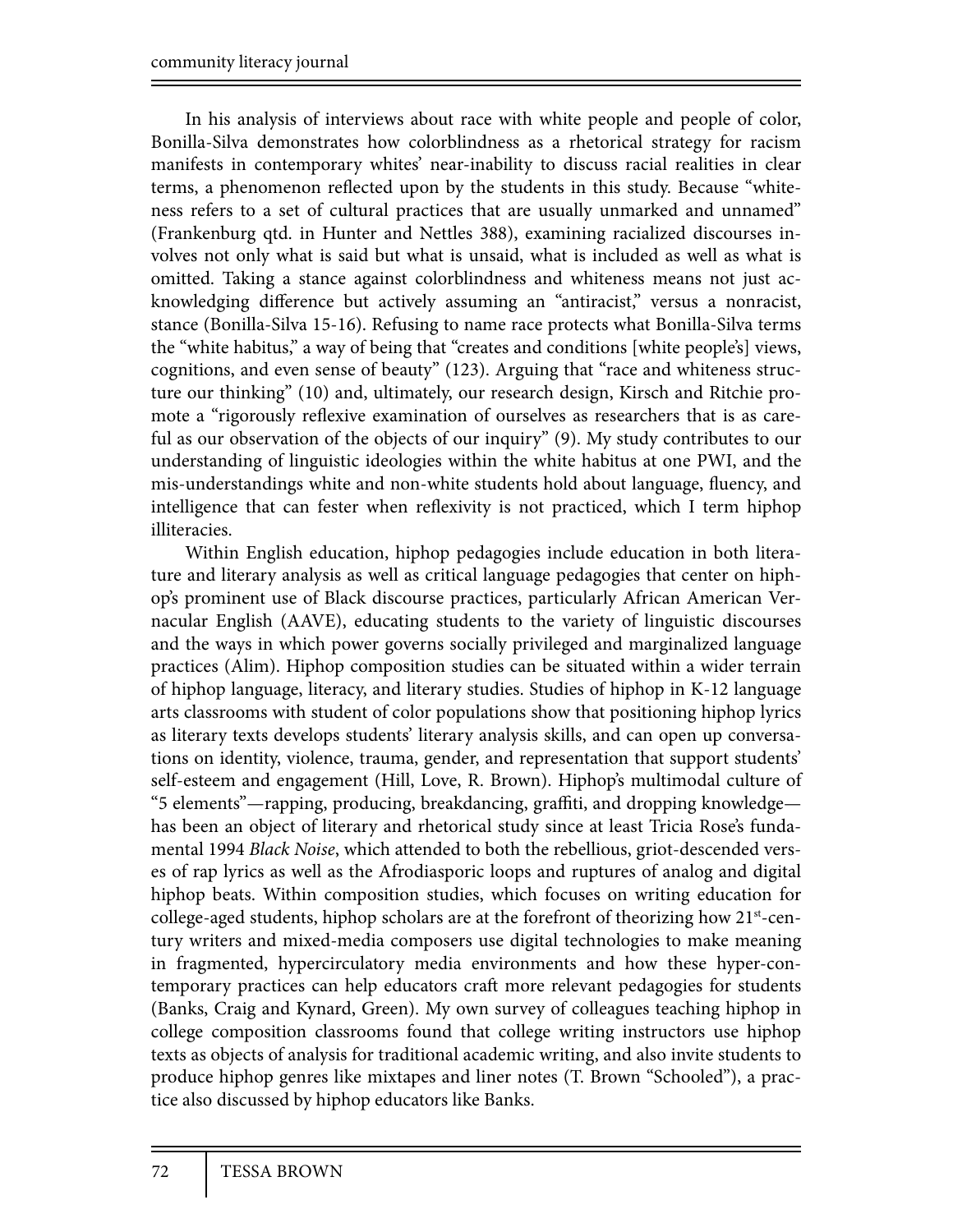### *Methods and Findings: Emergent Anti-Blackness in the Classroom*

In order to understand the benefits, risks, and impacts of a hiphop composition pedagogy at a PWI, I conducted a classroom study of four such courses, two taught by myself, and two more taught by a colleague, the Black American writer Nana Adjei-Brenyah, a fellow graduate student at the time and now a successful published author. As I discuss extensively below, this study demonstrated the need for composition courses in predominantly white contexts to confront and illuminate anti-Blackness, including linguistic anti-Blackness. Through the grounded analysis of ethnographic notes, student exit interviews, my own teaching, and department-mandated curricular materials, I located anti-Blackness not just in student attitudes but in my own research design as well as in the textbook I used (see Brown "What Else" for a fuller discussion). Research shows that writing students learn best when their complete identities, including but not limited to their linguistic identities, are welcomed into the room (Ball and Ellis, Ivanić). Yet by attempting to teach a hiphop composition pedagogy without creating opportunities for students to reflect on their own inextricably raced and gendered identities, my course, and to a lesser extent, my colleague's, preserved a colorblind environment in the classroom that limited students' understandings of the power dynamics of language prestige and language subordination and their own participation in these systems. And all of our courses failed to teach about AAVE as a condition for understanding hiphop discourses, thus perpetuating our students' hiphop illiteracies.

Ultimately, my analysis demonstrates the need for writing pedagogies that name and teach Black language, writing, and meaning-making practices while also asking students, teachers, and administrators to reflexively examine their own identities' locations vis-a-vis those practices. While hiphop pedagogies have significant critical social justice possibilities at PWIs, they also come with risks that must be addressed head-on through practices and pedagogies that center Black discourses, reflexivity, and intersectional feminism. In the context of the predominantly white university, hiphop becomes a vehicle for all composition students to understand how Blackness and anti-Blackness circulate through our everyday language, challenging students to move towards more explicit and reflexive relationships to their language choices. My research suggests that teaching and practicing reflexivity are core solutions to the paradoxical rhetorical action of hiphop in predominantly white spaces. I advocate a reflexive pedagogy of power and identity that asks students to locate themselves visa-vis power as a starting point for investigations of language and culture. As I show in this study, hiphop pedagogies have significant critical social justice possibilities in institutionally white educational contexts, but these benefits are not automatic and demand pedagogies of reflexivity, sociolinguistics, and intersectional feminism.

There were four classes in the study: a freshman required writing course taught by me; a sophomore required writing course taught by me, and two sections of a sophomore required writing class taught by Nana, then a master's student in creative writing. I was a doctoral student during the study, and Nana and I designed our own curricula in accordance with broad dictates from our program, while also integrating hiphop materials in consultation with one another. This IRB-approved study allowed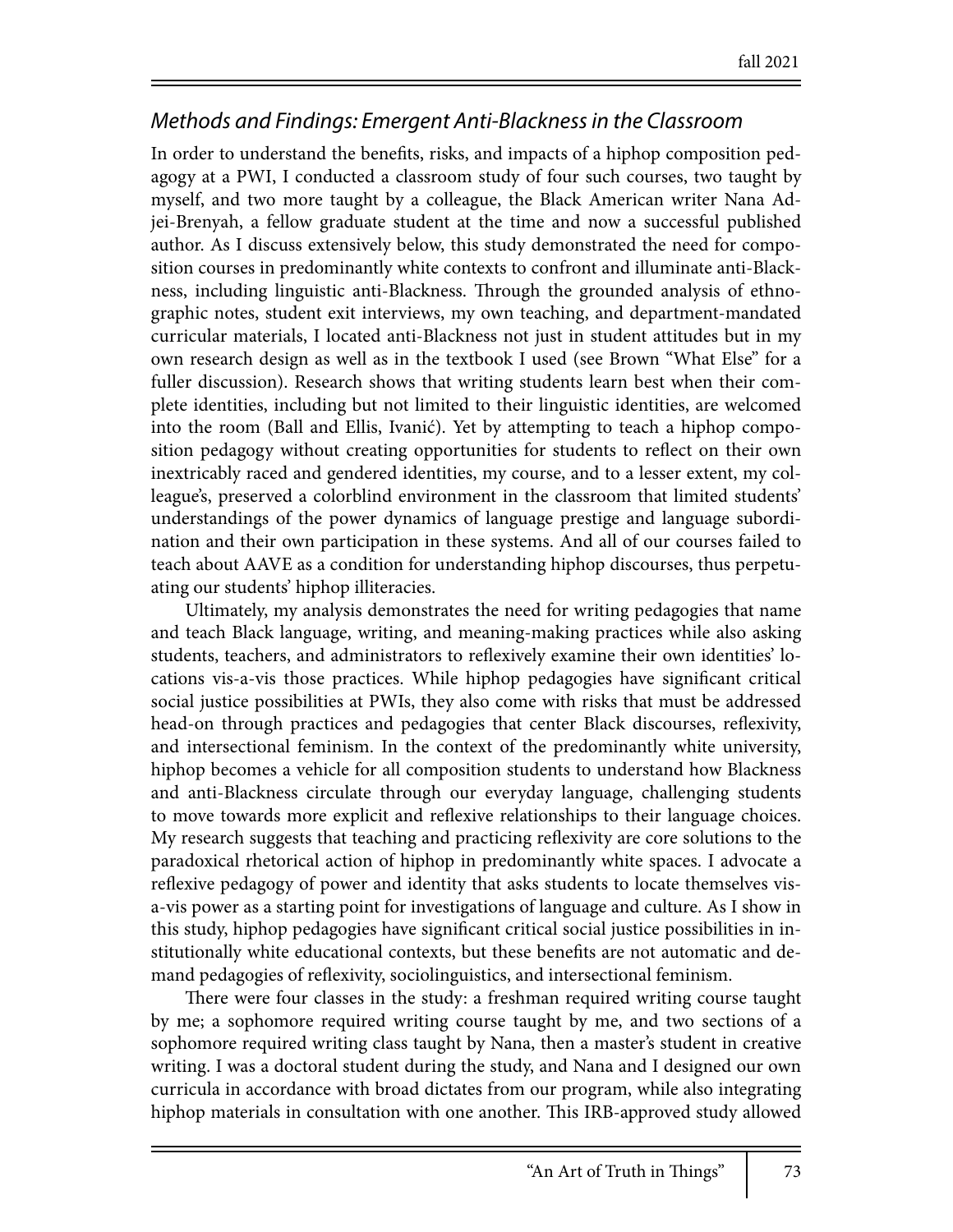me to collect ethnographic notes during and after classes, and collect student writings (n=60) and conduct interviews (n=20) with participating students. Students in all four classes wrote drafts and revisions of 3 papers, including literacy narratives, close readings, and research papers. All were taught during the 2013–2014 school year at Central New York University, a private Research-1 university in upstate (locals would say Central) New York. The surrounding city itself has a large Black population ringed by predominantly white suburbs and was shaped by late  $20<sup>th</sup>$  century segregationist practices like white flight, systemic Black poverty, unaccountable city services, and violent policing.

The students in this study were exposed to three separate, but similar, curricula. My freshmen and sophomore courses integrated hiphop songs, videos, and scholarship that engaged themes of literacy, discourse, the writing process, citation use, and Black Language with non-hiphop texts from writing studies on the same themes. Nana's two sections of his sophomore course focused on hiphop culture as a subject of inquiry. Although he did not incorporate many texts from writing studies, literacy, or composition research, he presented rappers as writers making purposeful writerly and rhetorical choices, and challenged students to see rappers' lyrics, musical choices, and visuals as purposive, meaningful, and contextually responsive. All three classes opened with and were framed by Tony Silver's graffiti documentary Style Wars, which explicitly engages questions of writing, multimodality, rhetorical effectiveness, and the writing process, as well as with either the entire album or tracks from Kanye West's debut album *The College Dropout*, which both implicitly demonstrates and explicitly engages with questions of rhetorically appropriate discourse choices and African-American compositional style. All students also read Joseph Harris's chapter "Coming to Terms," from his book *Rewriting*. Students in my classes engaged with writing studies scholarship by authors like Deborah Brandt, James Paul Gee, John Swales, and Rebecca Moore Howard, as well as writing studies scholarship that more closely addressed hiphop and Black language and rhetorical practices by authors like Tricia Rose, H. Samy Alim, Geneva Smitherman, and David Kirkland. Nana's sophomore students also engaged with dialect diversity through June Jordan's essay "Nobody Mean More to Me Than You and the Future Life of Willie Jordan."

While I read and reviewed student writings and my ethnographic notes, I limited my qualitative coding practice to transcripts of the 20 student interviews I conducted. Instead of working to assess my students' writing and "grade" them in my analysis to determine what or how much students learned, I instead let students tell me for themselves what they learned, how they evolved as writers and critical thinkers, and how they felt about the course they had just taken. All participating students received strong final grades of As or Bs in the courses, and as you will see in the discussion, I was still able to assess student learning through their oral reporting of processes and concepts they encountered. This focus on interviews corresponds with the feminist methodological principle of co-creation of knowledge with research participants, and echoes the assessment priorities expressed by Toni Cade Bambara, unearthed in my archival research elsewhere, that students can orally self-assess when given "uninterrupted time to rap" (qtd. in T. Brown "Let the People Rap" 120). Since students who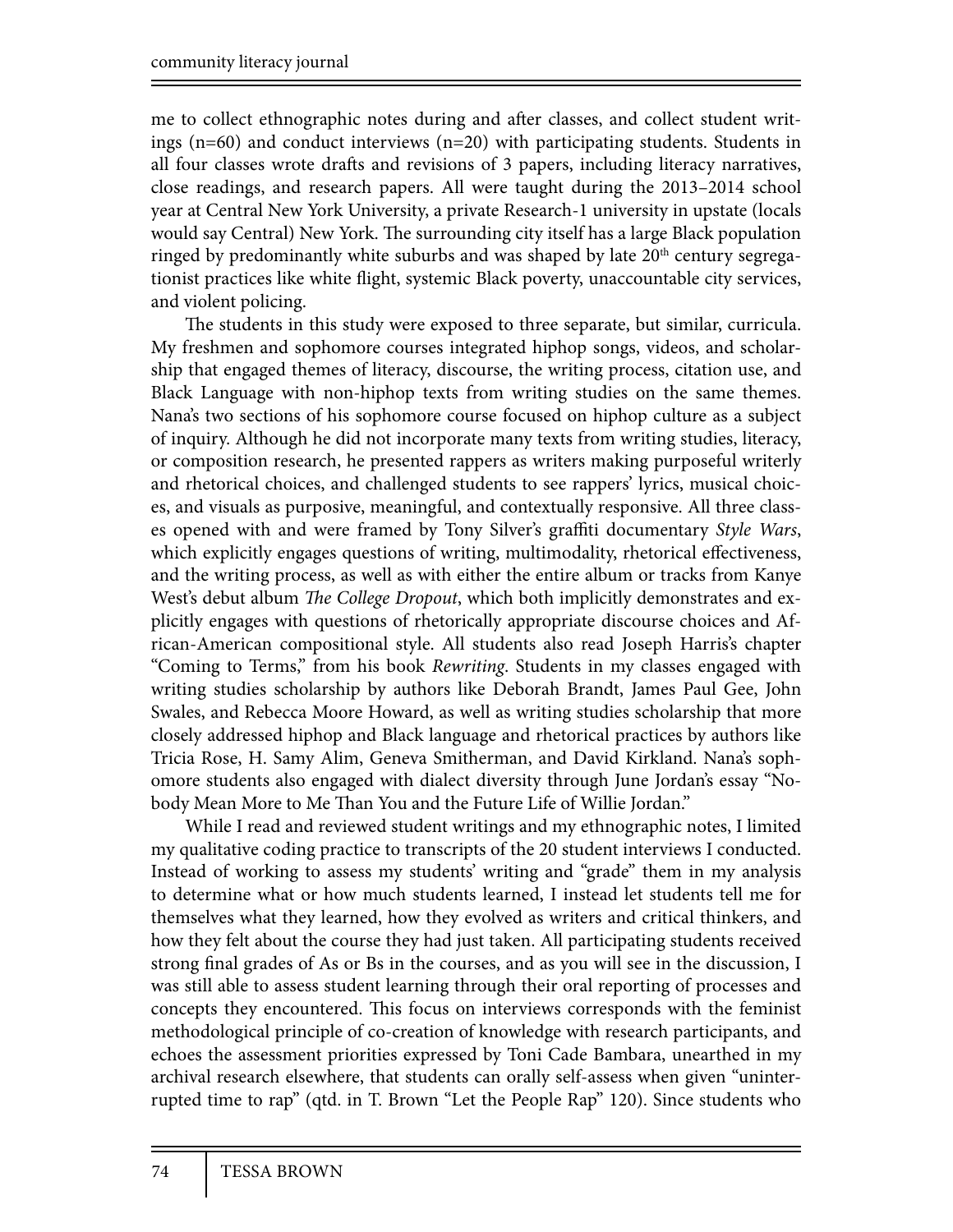came in for interviews overwhelmingly (though not exclusively) enjoyed the course and touted their own learning about writing, these data ultimately illustrate how and why hiphop worked in the composition classroom for students who did respond positively to the material. The interviews illustrate broader attitudes about race, language, and culture that extend beyond measuring learning outcomes, but they also show that students' mastery of general topics in writing far outpaced their understandings of sociolinguistic concepts.

Following a grounded theory methodology (Charmaz), I open-coded and wrote coding memos throughout the data analysis process as I developed my theory. By repeatedly coding these 20 transcripts in order to consolidate and clarify my codes (Saldaña), I ended up with 8 main codes, which I further consolidated into 3 major phenomena (See Table 1, below). During my open coding stages, I noted identity, affect, genre, and transfer as preliminary themes. Eventually, the coding process uncovered the trenchant anti-Blackness in my students' relationships to hiphop, standard English, and Black Language, an anti-Blackness that existed among students of all races and genders, both longtime hiphop fans and those new to the genre. It also showed the white habitus of the classroom and even my research design, as I noticed a totalizing binary between whiteness and Blackness, with almost nonexistent opportunities for Asian, Latinx, or Indigenous students to self-identify or be culturally recognized. The coding process also revealed to me students' deep identifications with hiphop pedagogy. I found that hiphop, a contradictory art form which is both resistive and commodified, *rhetorically appeals to students learning in the contradictory ideological context of anti-Black commodity capitalism*. As such, I conclude that teachers must make personal decisions, rendered public to students, about whether hiphop will be mobilized merely to engage students in the acts of writing and research for individualistic gain or whether hiphop will be critiqued towards solidarity-building understandings of literacy, writing, and discourse which are consistent with the knowledge of our field.

In my preliminary analysis of interview transcripts, I realized that I had not requested students' self-identifications by race, gender, or other demographic markers. Recognizing this, I added a question in the interviews I had not conducted yet; thus, some students gave fuller accounts of their own identities and how those identities shaped their experiences of the course. In the discussion of student interviews that follows, I identify students by race or other signifiers only when they did so themselves. Recognizing my own failure to invite students to self-identify further shaped my recognition of the way I had perpetuated the white habitus in class and shaped the analysis itself, below. According to student preferences, some student names are pseudonyms and others are not. I proceed with referring to Nana as my colleague to keep the focus on our students. When editing student interview excerpts for publication, I removed some #llers (um, like, you know) but retained others to preserve the "avor of the language. I preserve students' natural language and do not use [sic] markings.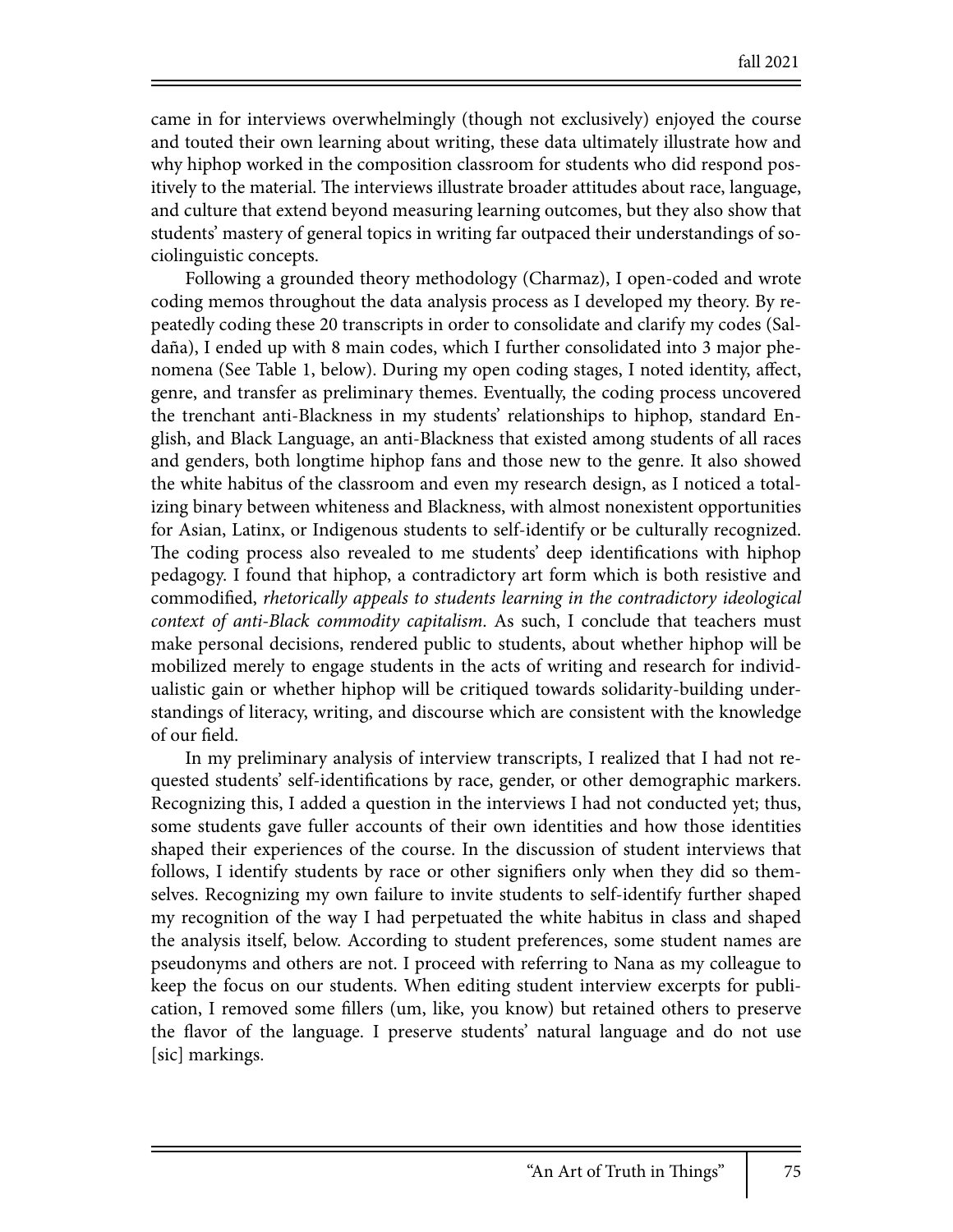#### Table 1: Codes, Frequencies, and Phenomena

|                                                                                                                                                                                                                                                                                            | My<br>students | Colleague's<br>students | Totals | Combined phenomena                                                                                                                                                                                                           |
|--------------------------------------------------------------------------------------------------------------------------------------------------------------------------------------------------------------------------------------------------------------------------------------------|----------------|-------------------------|--------|------------------------------------------------------------------------------------------------------------------------------------------------------------------------------------------------------------------------------|
| 1. Identification grounds invest-<br>ment<br>Students remark that their<br>investment in or engagement with<br>course materials and assignments<br>was facilitated by the relevance<br>of course materials to their own<br>experiences and interests                                       | 12/13          | 7/7                     | 19/20  | Affective identification<br>grounds all students'<br>investment in the writing<br>and research process and<br>promotes overall criticality<br>and investment in learning                                                     |
| 2. Metacognitive understanding<br>of writing as a process<br>Students describe their own writ-<br>ing process, recognize it as evolv-<br>ing in the class, and/or recognize<br>writing as a process all writers go<br>through                                                              | 13/13          | 7/7                     | 20/20  |                                                                                                                                                                                                                              |
| 3. Reading or listening more<br>deeply<br>Students say the class has led them<br>to interrogate texts more deeply,<br>whether reading more deeply into<br>written texts or listening more<br>carefully to hiphop or other music                                                            | 4/13           | 5/7                     | 9/20   |                                                                                                                                                                                                                              |
| 4. Literacy as an evolving, situ-<br>ated practice<br>Students display an understand-<br>ing of literacy as a broad array<br>of reading and writing practices<br>that occur in situated contexts and<br>evolve over time                                                                   | 4/13           | 5/7                     | 9/20   | My writing studies and my<br>colleague's creative writing<br>approaches to composition<br>using hiphop both helped<br>some of our students<br>appreciate the rhetoricity<br>and value of all texts, but in<br>different ways |
| 5. Texts, genres, and discourses<br>as rhetorically situated<br>Students recognize all texts,<br>genres, and discourses as respond-<br>ing to rhetorical situations that<br>involve audiences, goals, physical<br>contexts, timing, community<br>norms, and other rhetorical<br>parameters | 10/13          | 3/7                     | 13/20  |                                                                                                                                                                                                                              |

Ξ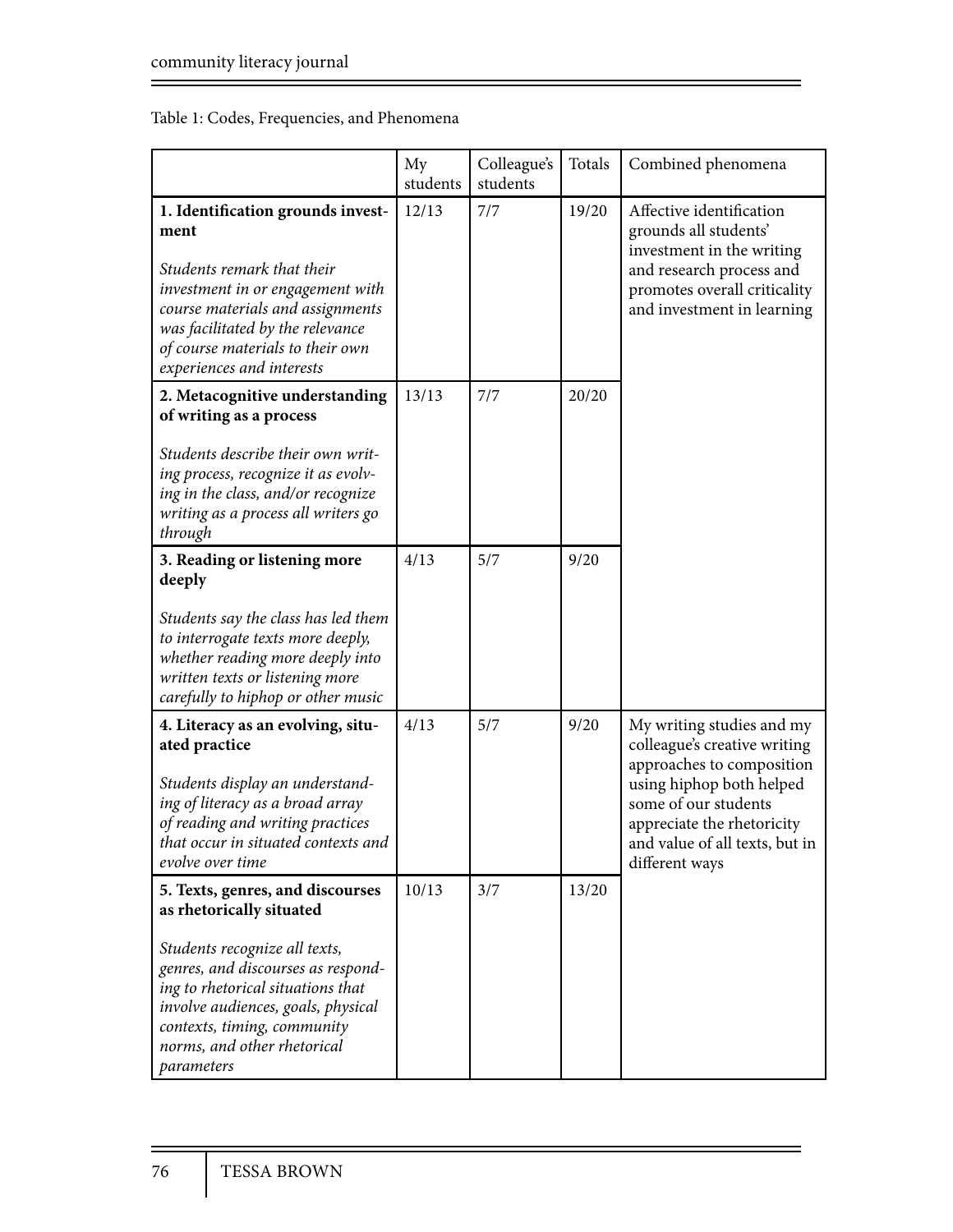|                                                                                                                                                                                                                                                                                                                                                                              | My<br>students | Colleague's<br>students | Totals | Combined phenomena                                                                                                                                                                                                                                                                                                                                                                                                                                        |
|------------------------------------------------------------------------------------------------------------------------------------------------------------------------------------------------------------------------------------------------------------------------------------------------------------------------------------------------------------------------------|----------------|-------------------------|--------|-----------------------------------------------------------------------------------------------------------------------------------------------------------------------------------------------------------------------------------------------------------------------------------------------------------------------------------------------------------------------------------------------------------------------------------------------------------|
| 6. Social construction of error<br>Students acknowledge that error is<br>a political rather than a linguistic<br>reality and that error and correct-<br>ness are not static but are rather<br>rooted in rhetorical situations                                                                                                                                                | 9/13           | 0/7                     | 9/20   | Despite hiphop fandom,<br>anti-Blackness is wide-<br>spread in student under-<br>standings of language and<br>culture and whiteness<br>was the default classroom<br>habitus in all classes stud-<br>ied, as reflected in about<br>half of student interviews.<br>[Recommendation: Thus,<br>AAVE, white supremacy,<br>and linguistic discrimi-<br>nation must be explicitly<br>named and taught to be<br>understood and to disrupt<br>classroom whiteness] |
| 7. Depictions of Anti-Blackness<br>Students affirm or confront<br>stereotypes around Black people<br>or Black musics, as well as white<br>students' comments that they have<br>been derided by white peers for<br>enjoying Black musics                                                                                                                                      | 8/13           | 6/7                     | 14/20  |                                                                                                                                                                                                                                                                                                                                                                                                                                                           |
| 8. Encountering the white habi-<br>tus in class<br>Students affirm white discourse<br>norms in class including fear of<br>discussing race or the whiteness<br>of the classroom environment.<br>Includes places where students of<br>color identify racialized tensions<br>in class as well as where white<br>students affirm that there is no<br>racialized tension in class | 6/13           | 5/7                     | 11/20  |                                                                                                                                                                                                                                                                                                                                                                                                                                                           |

Despite the limitations of my research design, student exit interviews were instructive in demonstrating the critical social justice possibilities for hiphop composition pedagogy in predominantly white environments—and the stakes and challenges for educators navigating these contexts. Students' interviews are complex as they re flect pedagogical failures and successes, while richly testifying to students' learning, struggling, and thriving in the context of colorblind capitalism, anti-Black violence and the emerging Black Lives Matter liberation movement. Interview transcripts show students negotiating dominant and resistive discourses about literacy, language, and linguistic racism, and the insufficiency of sociolinguistic lessons.

I found that

- (1) Affective identification with hiphop and multimedia course material grounds all students' investment in the writing and research process and promotes overall criticality and investment in learning;
- (2) My writing studies and my colleague's creative writing approaches using hiphop both helped some of our students appreciate the rhetoricity and value of all texts, but in different ways;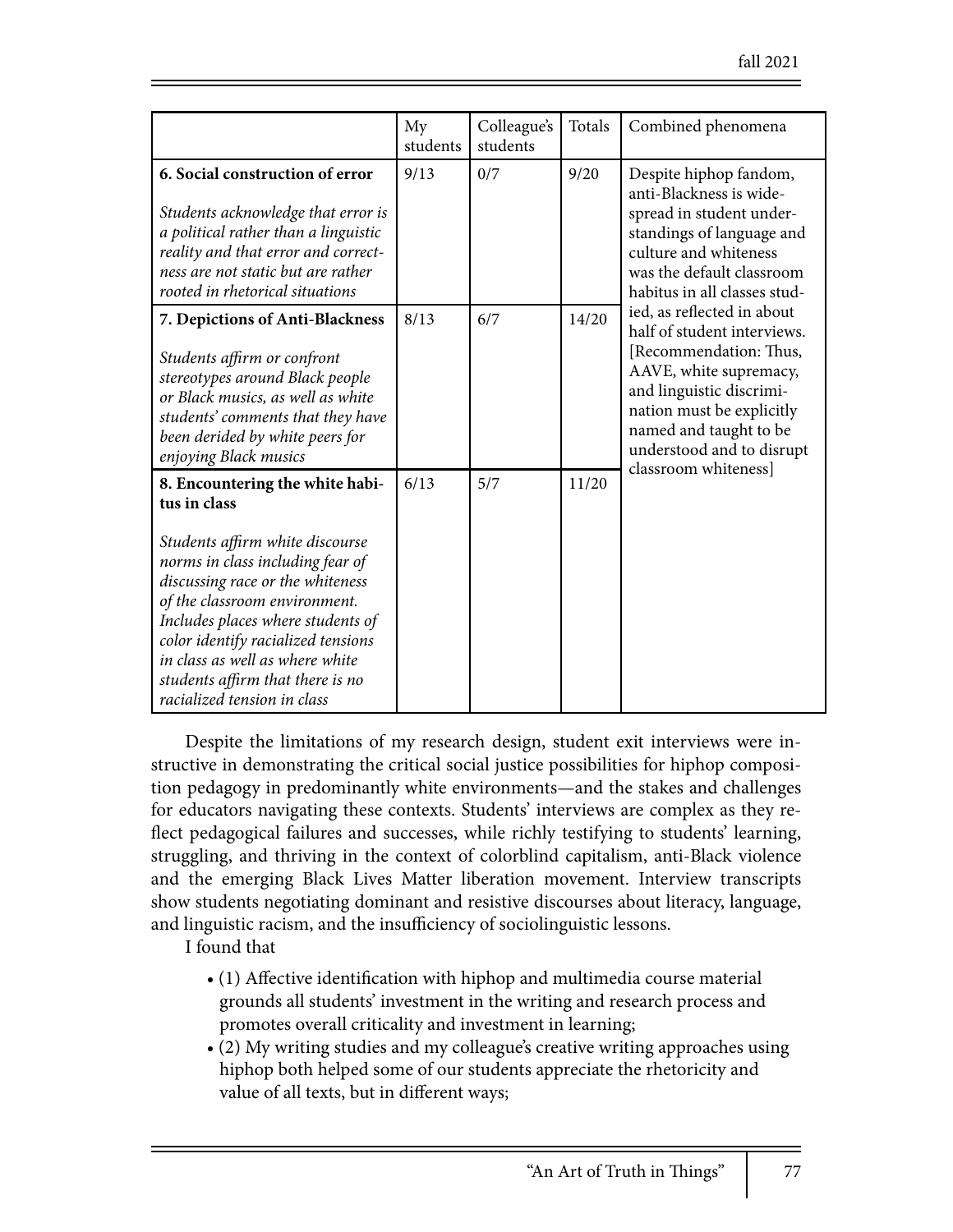- (3) Despite hiphop fandom, anti-Blackness is widespread in student understandings of language and culture, and whiteness is the default classroom habitus, as reflected in about half of student interviews.
- **Recommendation:** AAVE, white supremacy, and linguistic discrimination must be explicitly named and taught to be understood and to disrupt classroom whiteness.

The phrase I ultimately chose for my first code, **identification grounds investment**, reflects students' repeated reflections of education as a market in which one exchanges resources like time, interest, and energy for returns like grades and future financial success. This code was ubiquitous in student interviews, as was my second code, **metacognitive understanding of writing as a process.** Together, these two codes showed that students found it easier to pay attention, understand course concepts from writing and hiphop studies, and move through the research and writing because of the relevance of hiphop, its connection to current events, and their freedom to choose research projects that resonated. Further, a third prominent code, **reading or listening more deeply,** indicated that this increased investment and positive affect in class helped students develop their criticality, engage with challenging concepts, and confront the ambient anti-Blackness that had precluded them from fully *hearing* the hiphop texts they already enjoyed.

Students' understanding of literacy studies concepts developed differently based on my own and my colleague's pedagogies. My attention to literacy concepts meant that more of my students than my colleague's recognized **texts, genres, and discourses as rhetorically situated (**code 5). Surprisingly, given my colleague didn't explicitly teach using a new literacies framework (Street), both his students and mine recognized **literacy as an evolving, situated practice** (code 4), suggesting perhaps that honoring rap inherently helped students validate a wider range of texts and literacy practices. With my colleague's creative writing approach, however, his students described consciously writing to engage audiences while my students did not. My students also became aware of the anti-Black and anti-youth **social construction of error** (code 6) in popular assessments of language**,** whereas my colleague's students didn't evidence this knowledge at all. (The name of this code comes from Chris Anson's acknowledgement that all writers and speakers make errors, but that which errors get focused on are often shaped by cultural scripts.)

Both code 6, **social constructions of error**, and code 3, **reading or listening**  more deeply, overlapped significantly with code 7, depictions of anti-Blackness. In discussing error and listening, students reproduced and critiqued anti-Black discourses that dismiss rappers and Black Language users as ignorant and illiterate and therefore not worth listening to. Students' comments reflecting the **social construction of error** reflected how error had been socially constructed to privilege white standard speech, leaving them thinking that Black speech and Black speakers were ungrammatical, lazy, or wrong. For many of them, class introduced them to the idea that Black language choices are purposive, meaningful, contextually appropriate, and rooted in the languages of the African diaspora. While only my students could name AAVE and linguistic racism, and often only with introductory success, my col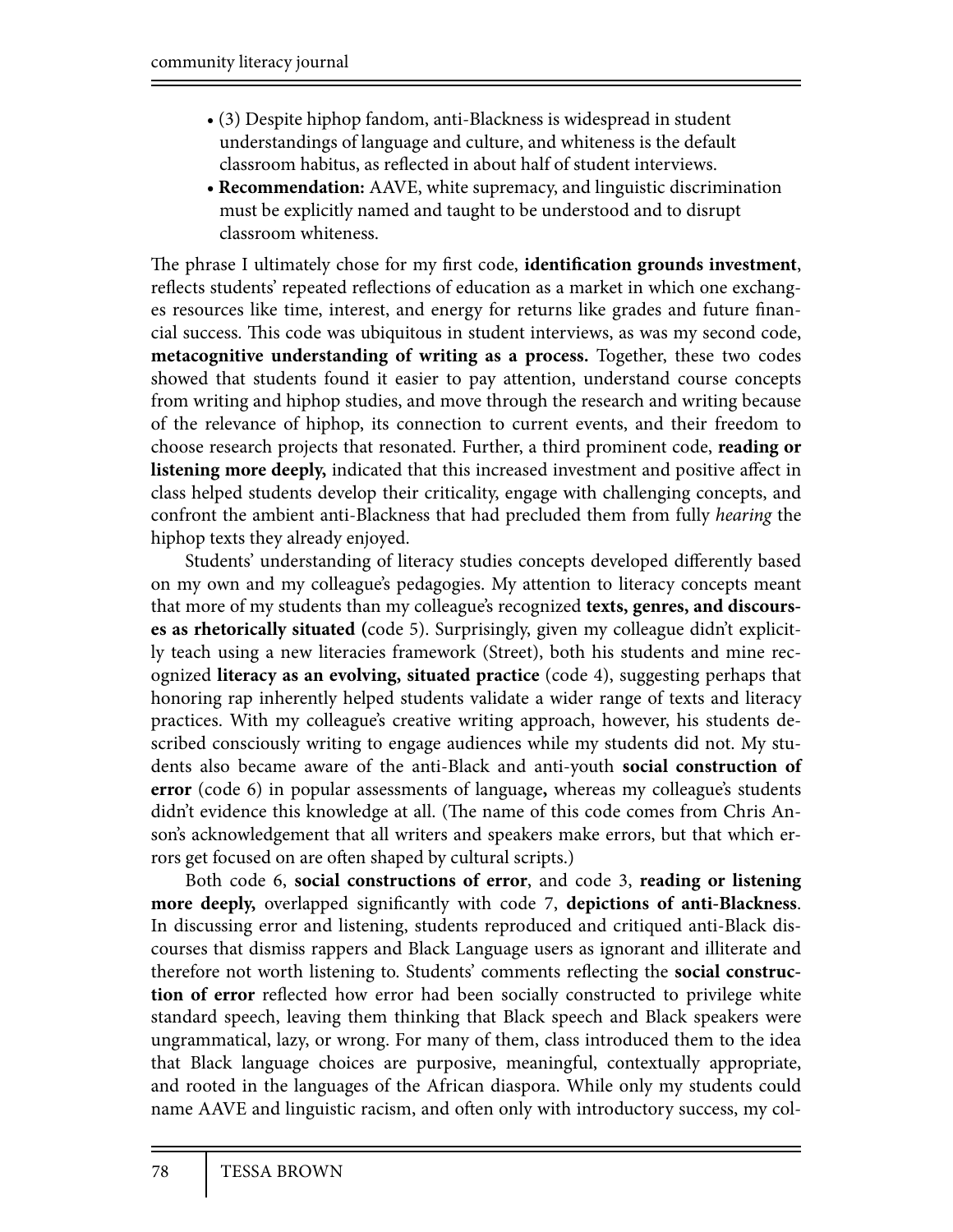league's students also reported that the class helped them recognize the intentionality behind Black artists' hiphop compositions. Black, white, and Asian students all described how both my own and my colleague's courses helped them notice and combat anti-Black linguistic attitudes. Finally, in order to identify the **white habitus in class**  (code 8), I had to key into lapses and evasions. This code occurred when students described what they couldn't, wouldn't, or were afraid to say about race and racism, or where they described white logics or white students dominating class conversation.

#### *Students Voicing Hiphop Literacies and Illiteracies*

We can see the interrelatedness of the codes and the phenomena in comments from Jonathan, a Black sophomore in one of my courses. A computer science major, Jonathan relied heavily on the language of investment in explaining the effort he gave the course:

... basically if you wanna invest my time into actually doing this project, cause I'm not giving in like two hours after I've started writing—so it's like, this is not so bad, I'm reading all these stories that either a) I've read before or b) I actually enjoy reading about the person, so I'm going to keep reading, keep researching, taking this information and producing something worth the professor reading basically.

Jonathan contrasted this investment with a feeling he usually encountered in his writing process of "giving in." Jonathan felt that instructors "should like, pay attention more to tailoring our prereq[isite]s to be meaningful to what we actually wanna—basically, make it something that we would want to invest our time in." Jonathan even went so far as to suggest that this engagement in and identification with the course protected him against committing plagiarism. This comment was deeply affective, as Jonathan charted the spectrum between "the fear of plagiarizing" when writing about "old texts" and the "refreshing" sense of creating new knowledge:

This whole like fear of plagiarizing is very hard when we're like recycling these old texts, and it's like, there's only so much that can be said about this text that has been around like forty years. I'm pretty sure the majority of things that can be studied of them, have been said, so it's like what more can I say when I'm researching all these things....So since hiphop is relatively new, the time frame is thirty years, there's not that much done on it yet, and we were bringing out even more relevant topics that happened in the last ten years, so like, that was a very refreshing thing, like, oh I can let out all my thoughts and it not be mistaken for someone else's...it's either that or like, what more can I do with this text that I don't even, I don't even relate to, I don't even, basically care about, like tomorrow I'm not even going to be thinking about this topic after I turn in my paper. But I'm always gonna be thinking about what [artist] Frank Ocean is doing next, I'ma go check on this blog and things like that, so it's like, I wanna just invest everything I'm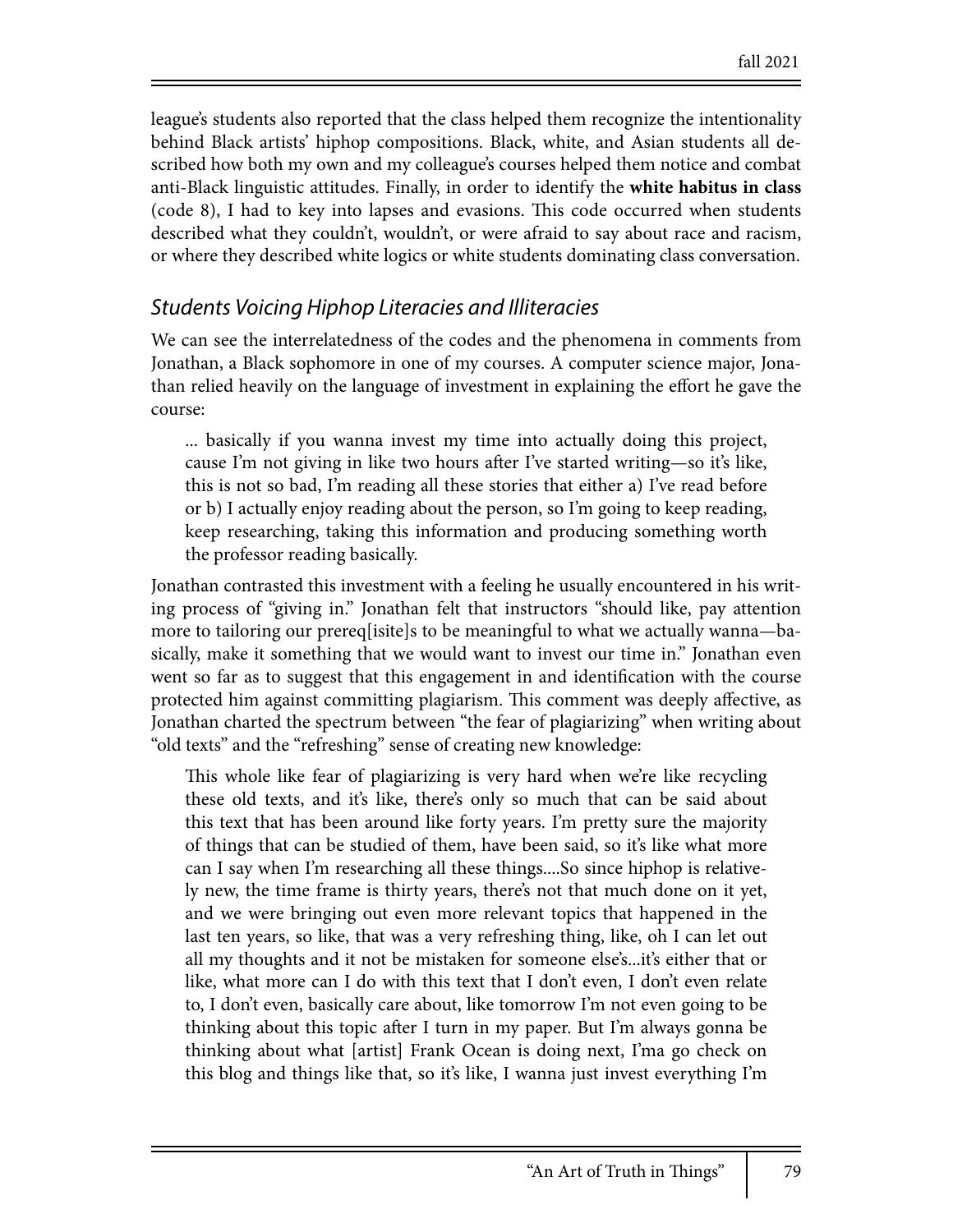saying and all the thoughts I have into this paper and if I don't there's no need to really plagiarize.

Jonathan described how his interest in the subject matter bolstered his confidence and helped him invest in the writing process, allowing him to know himself better as a writer and recognize writing as a process. He confessed:

So like reading and writing are actually two of the subjects that I don't enjoy the most, and especially writing, because I get really bad writer's block when I do write academically, but in terms of social media, that's mainly where I write...[But now] I don't really see myself as that horrible of a writer any more...I guess my confidence kinda grew....I feel like this time around I actually felt as if I, in all aspects of my topic, I knew exactly what I was talking about. 'Cause sometimes...I don't really understand all of the elements fully, so it's like, eerrhhh, I'm kind of confused on the situation but I don't have time to discuss it or research it anymore.

Martin, a freshman, described how reflecting on his everyday literacies in a literacy narrative assignment built his confidence. He said:

I got to college thinking that these classes are going to be really hard, I'm not that well of a writer, and then …when you told us to write a blog [about our personal literacies], I really enjoyed writing the blog, so once I started writing the blog, my confidence in writing just grew more....As a kid I never really liked reading. I was always, whenever they would ask me to read something in school, like, "Read this book," it was always like I had to do it for school, I would never do it on my own….But then, when we did the literacy [unit] I realized I've been reading magazines my whole life. I actually have been reading, I am reading, I just never saw it as reading because it's something I really enjoyed.

Martin's comments highlighted the ways that new literacies pedagogies that acknowledge everyday acts of reading and writing build student confidence. Other student commentary indicated the anti-racism inherent in recognizing a range of everyday literacies. Martin connected learning about hiphop sampling practices to his own uptake of advanced argumentation techniques.

Sometimes in my text that's what I often do, use older texts and, then I source them, and then I use something that I've written before, I use it into a new essay that I have to write, or something that I read from, I base my work off of that, to make it better....Yeah, and every time I listen to a song, I'm like, Oh, sampling!

My colleague's student Ruth, a Black woman, specifically associated the course's appeal with its multimodal curriculum and the heavy presence of music. She told me, "it was nice to come to class and not be given something to read every time but you're listening to the music or he's playing music while you're talking and then you're starting to get a feel for hiphop —I'll say it was very relaxing." For Ruth, an International Relations major, the same feelings that engaged her in class were what made hiphop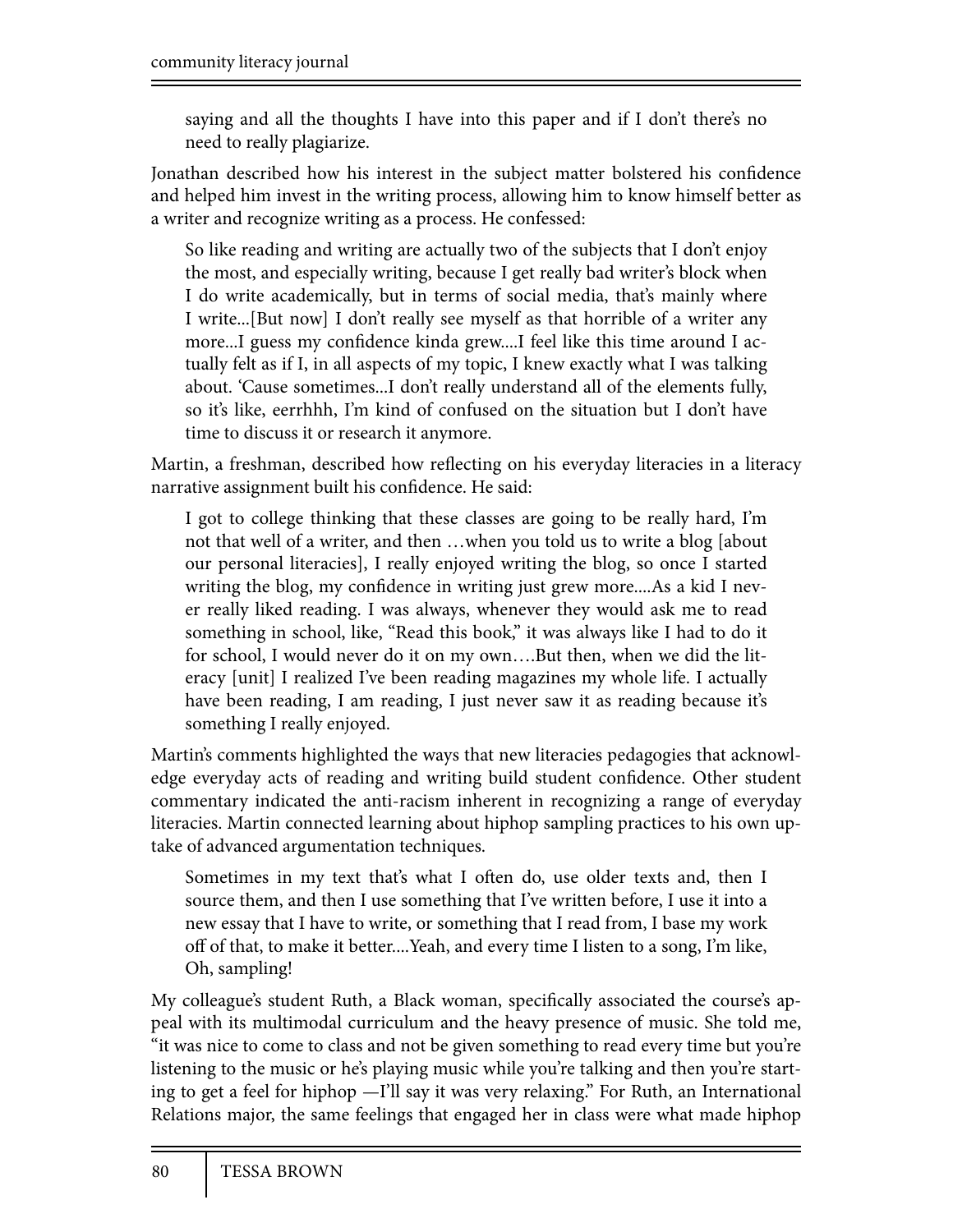universal. Reflecting on her research project on hiphop in the Arab Spring, she described sharing a song she was researching with a friend:

I had a friend last night listen to one of the songs that I was listening to, can't understand what it's saying but it has such a nice beat and it's one of those songs like it's the beats that I associate with that feeling [of] hip-hop and so she was listening to it – she's like *this is nice* and I'm like *right* and I even – it's a song for the revolution telling people to – *the revolution has just begun, long live Egypt* and all this stuff but she just listening to the beat even if I didn't see that, just the beat, you know, already has me…

Ruth's classmate Rachel reiterated the power of music to engage students. "There's something to the way a song makes you feel when you hear it" that engages students in a way written texts can't.

My student Anum echoed the importance of the course's relevance to her learning. She told me,

I loved it...It really made it seem as if we were learning about modern events or current events that happened and instead of just sitting down and reading or analyzing lyrics from songs, it was more about what we thought about the world outside of that class, does that make sense?

For Anum, having hiphop in the classroom helped her feel understood. Professors, she told me, "they don't come from the same environment as you did...they had way more than you did...the majority of them will probably not have the same connection as artists or rappers will, you know?" This identification with course material carried Anum through a difficult writing process. "It took me like at least 6 or 7 hours sitting down just to find out what I was trying to say and...I decided to just list out all the sources that I had and find out what was in common with them...so it took a lot but I finally narrowed it down to like a main point, which was hard to do...it was very time consuming." Interestingly, Anum, who identified herself as a major hiphop fan, located hiphop's ability to ground student identification and investment in the neoliberal scripts of overcoming or bootstrapping that were inherent in the music. She told me,

That's why I love Eminem is because he brings up his past and tells people that this is what I had…I had less than you have and I came out to be this successful so if you have this then you can be even more successful…It lets them know that these rappers are with you and they know how you feel and they're rooting for you to be able to achieve whatever you can. I think that's why people relate to hiphop is because they know that message and they just keep going for it.

This statement highlights the contradictory nature of hiphop as the subject of a liberatory pedagogy. Hiphop motivates students and can scaffold critical learning even as it often reinscribes dominant discourses like the hegemonic American notion that hard work is always meritocratically rewarded rather than that opportunity is structured by systems of racism, sexism, and empire.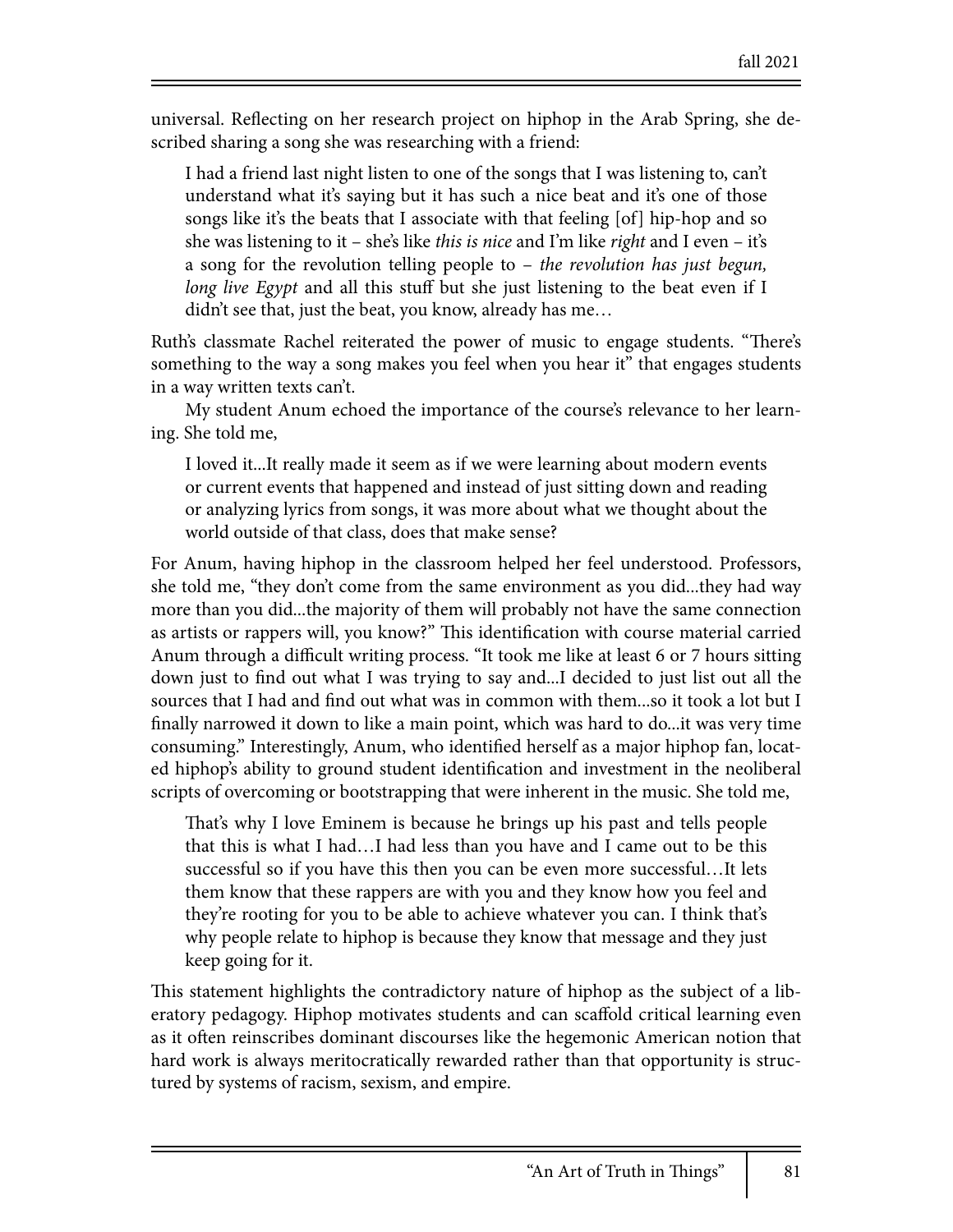Interest and identification with course materials helped students invest in close reading in class work and beyond, pushing past ambient anti-Blackness that dismissed hiphop music's value. Chrissy, a white woman, explained that learning to listen to music more closely "taught me a lot...like not judging right away, not just skimming the surface, you know, like looking a little bit more deeper into different things." Multiple students from both my colleague's and my own classes said that their critical engagement with music in the course had changed how they listened to music on their own. Rob told me, "before this class it was kind of, like, bobbing my head, like listening in my car, but now I like to listen to it—and understand it—more than just, bounce to it." Chrissy told me that although people think "hiphop is ignorant," she found that "as we picked apart pieces of the songs, you realized that they have a lot more meaning." Although Chrissy was a longtime hiphop and R&B fan, she described being called an "Oreo" and a "forty-year-old Black man in a white woman's body" by her white female friends for preferring rap and R&B to the pop music they liked. However, she still believed that "even though people say that rap is like just talking and yelling, I think that like those two types of music [rap and R&B] you honestly have to have the most talent for." A white male student, Dan, shared similar experiences, commenting that "my friends always made fun of me…for listening to too hard of rap...and my parents were always against it whenever I played it in the car they'd always be like all this foul language, how do you listen to this."

Neither my courses nor my colleague's sufficiently taught sociolinguistic approaches to AAVE. The lingering hiphop illiteracies in student exit interviews demonstrate that hiphop discourse must be taught sociolinguistically to combat pervasive linguistic racism. Even my students who read texts on Black English by Smitherman lacked a deep understanding of AAVE as a grammatical language that is perceived socially as low-prestige, but is not intrinsically inferior to white mainstream English (Baker-Bell), demonstrating that these key concepts were not sufficiently prioritized in class. Anum clarified how anti-Blackness leads to discrimination against the Black Language practices of rappers. She referenced our class discussion of Kanye West's song "We Don't Care," in which I drew attention to West's choice to use the Black Language structure of the zero copula (Baker-Bell, 76) in his affirmation "We smart." She told me:

So, I didn't really think about this before this class that a lot of the lyrics from like Black English is—it's not really known as grammar. It's usually known as Black people can't or they can't—they're not as literate as white people are or people in the society and it really opened my eyes trying to figure out that they are—they are literate, they just choose to make it their own language to speak out to the um—they try to make a message out to society and I thought that was—I didn't really think about that before this class.

This statement reflects a developing, but still shallow, recognition of the value of Black Language that misses its own rule-following grammaticality. For David, a white freshman, learning about language varieties laid the foundation for him to listen to and really *hear* minoritized speakers in the future.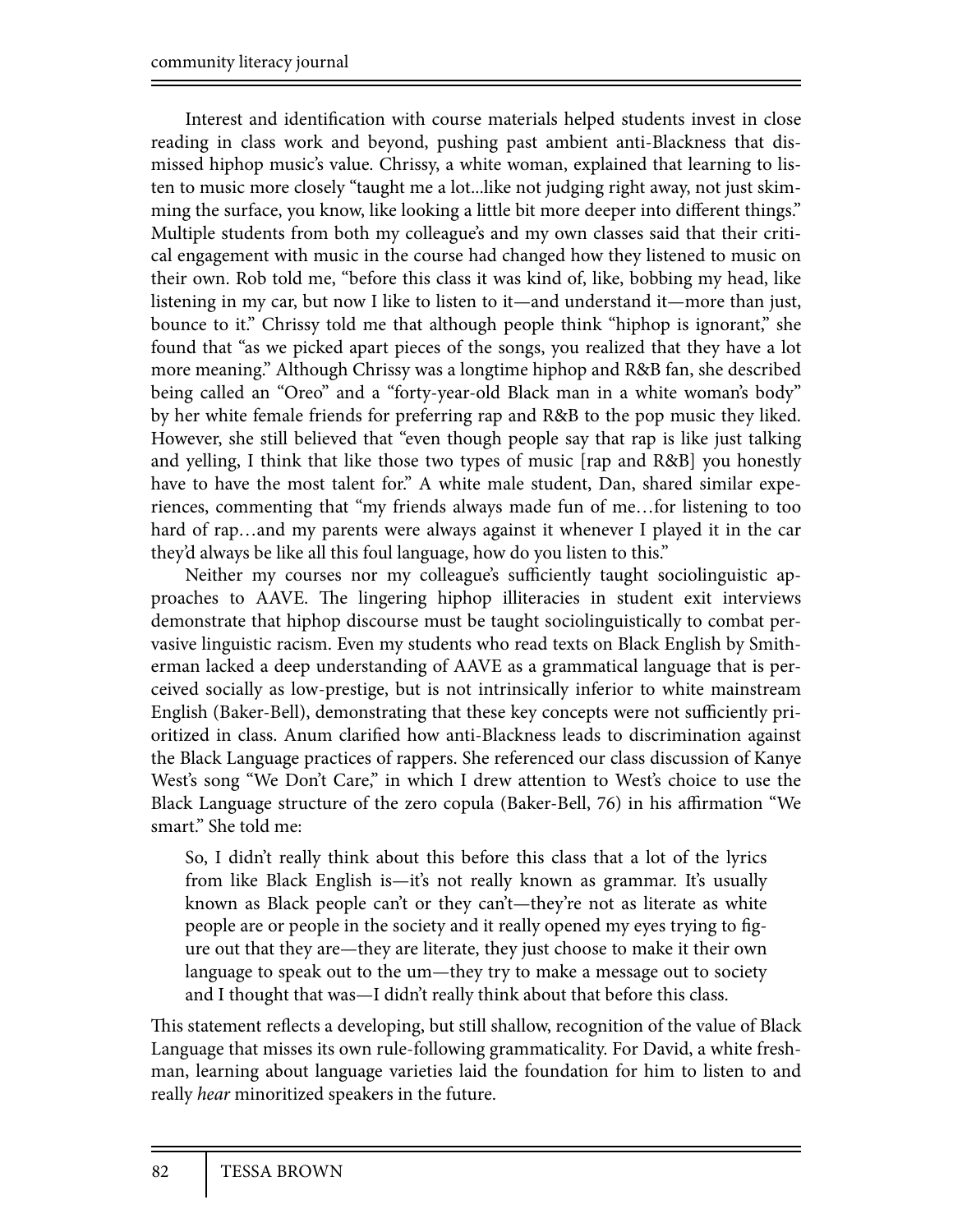We talked about the way [Jay-Z] spelled something [in his memoir], and how most academics wouldn't like ever think to teach that type of lyric or that artist just cause of the way he spelled—I think he spelled "cuz" like "c-u-z" when it was really supposed to be "because." And I made the point in class that we wouldn't, we would probably overlook that a lot of the times... [But now] I don't really care if something is spelled wrong as long as I can find meaning in it for myself, and I think others can too  $\dots$  Just because it's spelled wrong I don't think changes the validity of it.

David's comments here crucially mirror that, in our society, speech in minoritized language varieties can be dismissed on an epistemic level: *invalid*. This moment and others brought home the stakes of my need to shift my pedagogy to make sure students understood language diversity, language prestige and subordination, and linguistic racism, since, like Anum, David still is referring to Black Language practices as "wrong." Jonathan affirmed that learning about BL helped him make sense of why he was always told as a kid "that I talk very white." Not learning about varieties of English had confused him as a child, and even learning about AAVE without lessons on language prestige didn't give him a full vocabulary for understanding the conflicting linguistic messaging he received. He said, "that always confused me cause, I always saw it as I'm speaking proper, but like, to say I'm not speaking Black enough, is kind of um, well not kind of, it's very insulting, and to connect improper speech with Black dialect is very, kind of, annoying, I guess, to say." My class gave Jonathan space, but insufficient conceptual grounding, to discuss his linguistic upbringing.

These conversations occurred in the context of the nationally and locally emerging Black Lives Matter Movement and protests against police and vigilante killings of Black people. Tamika, a Black woman, told me that she was glad to explore issues of racial injustice in class, especially since "this whole year has been like not overly shitty but like more shitty for African Americans than in the past." "I have a brother, I have like a young like Black cousin," she told me, and "this class is definitely a good way for me to like incorporate my culture and my identity and my beliefs into my paper." Chrissy, who was white, told me that while it was hard to talk about race in class, current events had brought racial politics to the fore.

The main issue is kind of just brushed aside until as of recent with all these riots and everything…I feel like even in class it's like too heavy of a subject if someone is African American in the class, it's just a really, really touchy subject to talk about in a classroom with people you don't know so you don't know how you're gonna offend somebody and especially like if our professor's African American.

Chrissy's white classmate Sarah echoed the sense of fear she believed white students felt around saying the wrong thing. For Sarah, who felt a lifelong awareness of racial injustice, she was thrilled to see the class open to these discussions, telling me, "I loved it."

I think it needs to happen more in every class, in every possible way. I just think that the problem is that a lot of people are afraid of talking about it,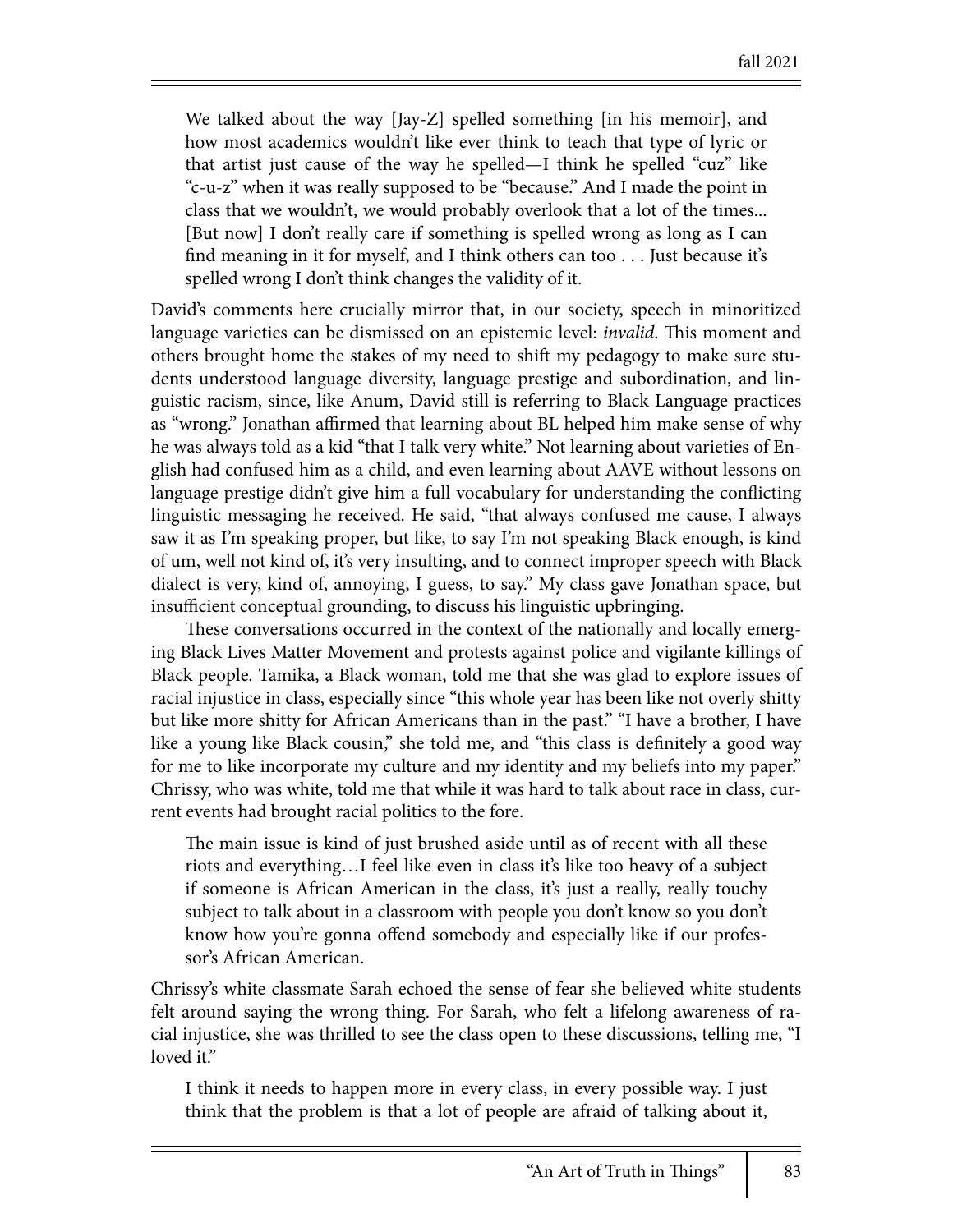and it's a sensitive topic so people dance around it. But it's a topic that really needs to be addressed... especially with things like police violence and all the shootings that have been happening, it's really important to address things like that and this is still the only class that I've ever taken that's really like looked at what is happening right now and how it relates to other contemporary things like the music of right now...by being in a class that's willing to talk about it, um, I think you sort of just become more comfortable with the language surrounding it and being able to talk about it yourself and being more educated about it, so, I think it's really important. I liked it.

Chrissy and Sarah's valuing of forthrightness in my colleague's courses was echoed by Yetunde, a Black student in my sophomore class. But while Yetunde echoed the value of these conversations, she also felt more tension around racially charged moments in class. And while Sarah and Chrissy were happy and excited to be discussing race, Yetunde gestured toward the ways that, at least in my course, class was still too oriented around white students' learnings and needs. She said:

I just remember like moments in class where it was like really tense because people were talking about um, things that kind of – people don't like to talk about, but it was okay because it was in the text and it was part of the assignment, so like you could tell like they were uncomfortable, but they really want to say it so they were like really – you know you felt like the energy coming from them.

But Yetunde qualified her affirmation, locating herself at a remove from the conversation:

I wasn't glad that they were like siding with me because I'm an African American woman and this text promotes the culture that I'm supposed to identify with…but I was happy that they were like being honest with themselves about how they felt about it, you know? And not really being afraid to express that, so it wasn't – it wasn't moments about me, but more about I'm glad that I'm here with other people as they're getting through that, like they're working through that.

Yetunde's classmate Courtney, a Native American student, also saw white students dominating class discussion. "A lot of the male white students did express their views more so than anyone else. I don't know if that means they connected more with it or if they had more ideas, but they definitely do have some level of um, connection to it." The difference between Yetunde and Courtney's comments versus Chrissy and Sarah's comments taught me that class discussions were still too oriented around white students' coming to awareness and that I needed to find new strategies to center the learning and knowledge of Black students and students of color.

Their classmate Jonathan thought my class could have gone much farther in using hiphop to confront not just national but campus racism and segregation. He told me,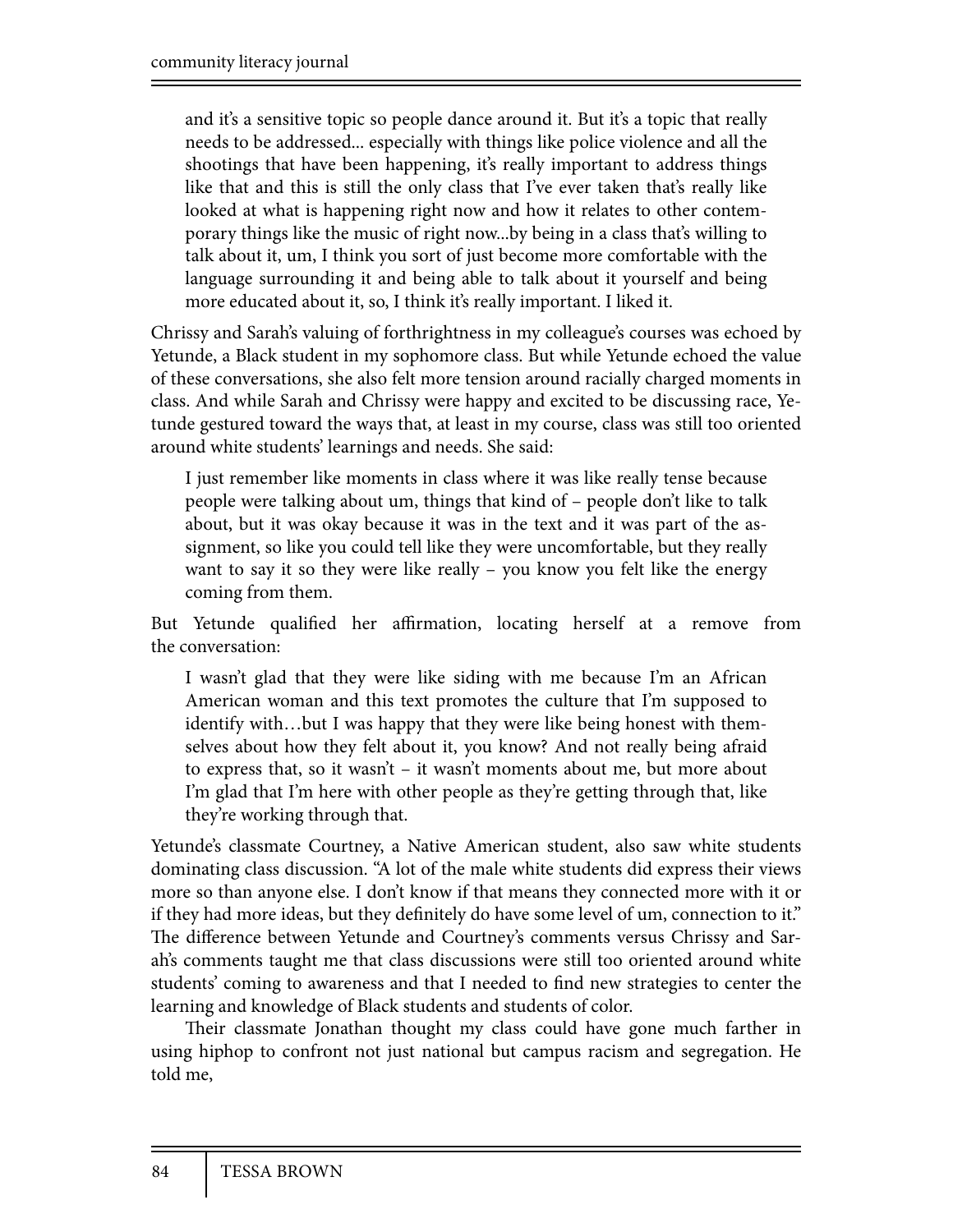Hiphop is actually a thing that can like unify students, because it's something that we all indulge in, especially because coming from [CNYU], it is like a known thing across the campus that we're like sort of self-segregated? So like, knowing what I guess the Black community takes so personal as hiphop is something that we could possibly share with every other culture on this campus as like unifying a topic of interest, and bring it to our discussions in class, and out of class... 'Cause one of the things about hiphop is it's kind of an art of truth in things, and one of the truths of [CNYU] is the climate our campus has, and discussing the type of environment we live in would be I think beneficial for everyone...and I think throwing in things like the hypersexualized activities and drugs and things, things that like hiphop are always mentioning, throwing those in there as well, cause again that's like another issue or topics that [Central] students can relate to.

In this comment, Jonathan breaks through the stereotypes that criminalize Black and brown youths while white students engage in the same behaviors with impunity, by ascribing the drug and alcohol abuse and sexual violence normally associated with hiphop texts to behaviors he witnessed on his elite PWI campus. Jonathan saw hiphop in the classroom as an opportunity to confront and repair campus harms.

For me, the stakes of this work were most apparent in a conversation with Ruth, a Black woman who had not been one of my students. The daughter of a conservative Black mother, Ruth shared with me deep feelings of inadequacy and fear. Her comments showed the ways that hiphop pedagogy can give students space to unpack the emotions and ideologies that shape their attitudes about learning. After asking me for advice about graduate school, Ruth told me,

That's good, because I'm like sitting here frightened about the future...One of the things that I realize in my life is that I haven't really accomplished a lot, I don't think I really earned a lot, so sometimes I doubt my own abilities, like sometimes opportunities especially from where I come from, they're presented to you and you do have to compete for it just a little bit, but you know you don't have to compete for it that much, so you get put into positions you do things, but I don't know if I really had the skills to do well with those, so I always question my writing, question everything, my own abilities....

Describing her enjoyment listening to Kendrick Lamar, who critiqued white supremacy while also demanding personal responsibility from his Black listeners, she told me,

My mom, you know, she was not – she's not – I don't wanna say she's not a African American supporter, but she's always on the side of the argument you know take responsibility and that's kind of how I've grown up and you know I debate with my mom back and forth cause I think like she's a little too conservative, like ma you have to acknowledge some of the systems of oppression too—and this is something she always does is like oh, those – that person did this, that person all right they're not doing this, well I go mom there're also other reasons behind why certain things are you know so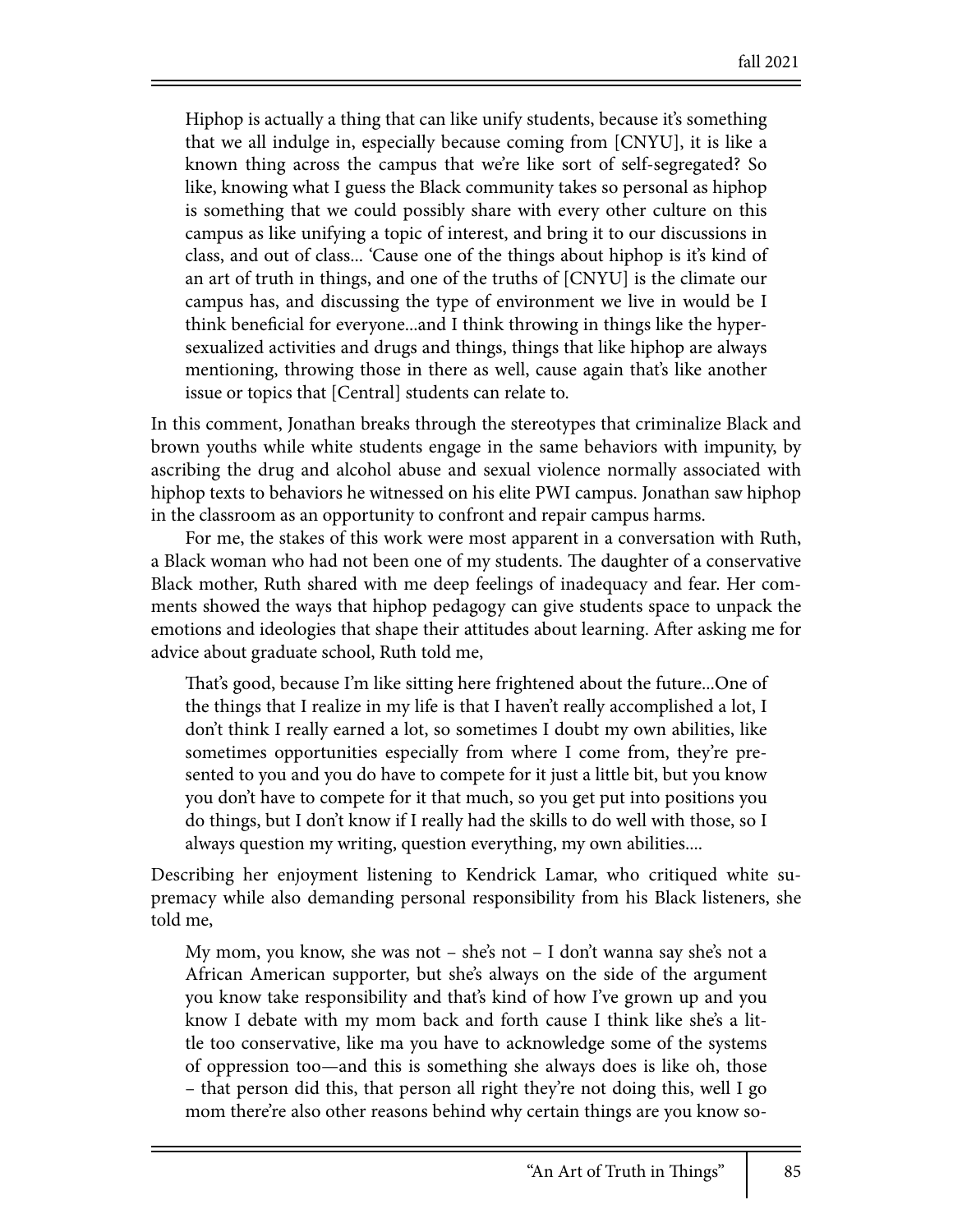cial economics you know it's different things, but I will say this, I did appreciate you know listening to artists who took a different stance, like took that responsibility stance.

Ruth's comments highlight for me how hiphop is a source of contradictory commodity products that can both "retain the mass-mediated spotlight on the cultural stage and at the same time function as a voice of social critique and criticism" (Rose 101). Hiphop's mass-marketed ubiquity makes it a powerful entry point for student learning, but we must go further than hiphop products when teaching research-backed concepts. Thus, while hiphop culture offers a space where students can negotiate the ways ideologies shape their lives on the level of the affective, Ruth's comments also show that she needs her courses to teach her *content* about these "systems of oppression," so she can gain not just space but *concepts* with which to understand her world. For writing instructors, these lessons should focus on how power functions through language. In these student interviews, we hear students working to fit their writing classes into their efforts to be successful, making judgments about writing courses' worth, making decisions about how much energy, time, and effort to invest in the study of writing, and balancing their individualized efforts to be successful in a world that has foreclosed opportunities for their generation, with their efforts to incorporate radical knowledge and build practices of solidarity on campus and beyond.

### *Outro: Confronting My Own Hiphop Illiteracies*

Conducting this study led me to significantly revise my pedagogy. These conversations taught me, a white teacher who had insufficiently named and combatted whiteness in my classrooms, that hiphop does not automatically produce an anti-racist or radical curriculum, but rather that hiphop's contradictory messages and ideologies themselves need to be interrogated with key theoretical tools from literacy studies, sociolinguistics, and women's and gender studies. In order to engage hiphop culture more responsibly in my current course "Hiphop, Orality, and Language Diversity," I open class with texts on hiphop and English language variety. I teach that AAVE is a grammatical, rule-following language whose low prestige is a function of hegemonic American anti-Blackness, not any inherent inferiority of the language.

Noting the dominance of male voices in my course discussions and on my syllabi, I also reoriented my course materials to feature Black women and women of color artists and scholars. We open class by watching Jamila Lysicott's slam poem on dialect diversity, "3 Ways to Speak English," and build to three key readings: the first chapter of Richardson's *Hiphop Literacies;* the third chapter of Tricia Rose's *Black Noise*, on the Afrodiasporic roots of hiphop's beats and samples; and DJ Lynnée Denise's article "The Afterlife of Aretha Franklin's 'Rock Steady': A Case Study in DJ Scholarship," in which Denise autoethnographically theorizes her DJ practitioner knowledge as "erasure resistance" (64) that affirmatively curates Black queer and women musicians into rotation.

Instead of analyzing music by male artists, I focus our attention on female rappers like Cardi B, Chika, and Noname. I have also become much more reflexive in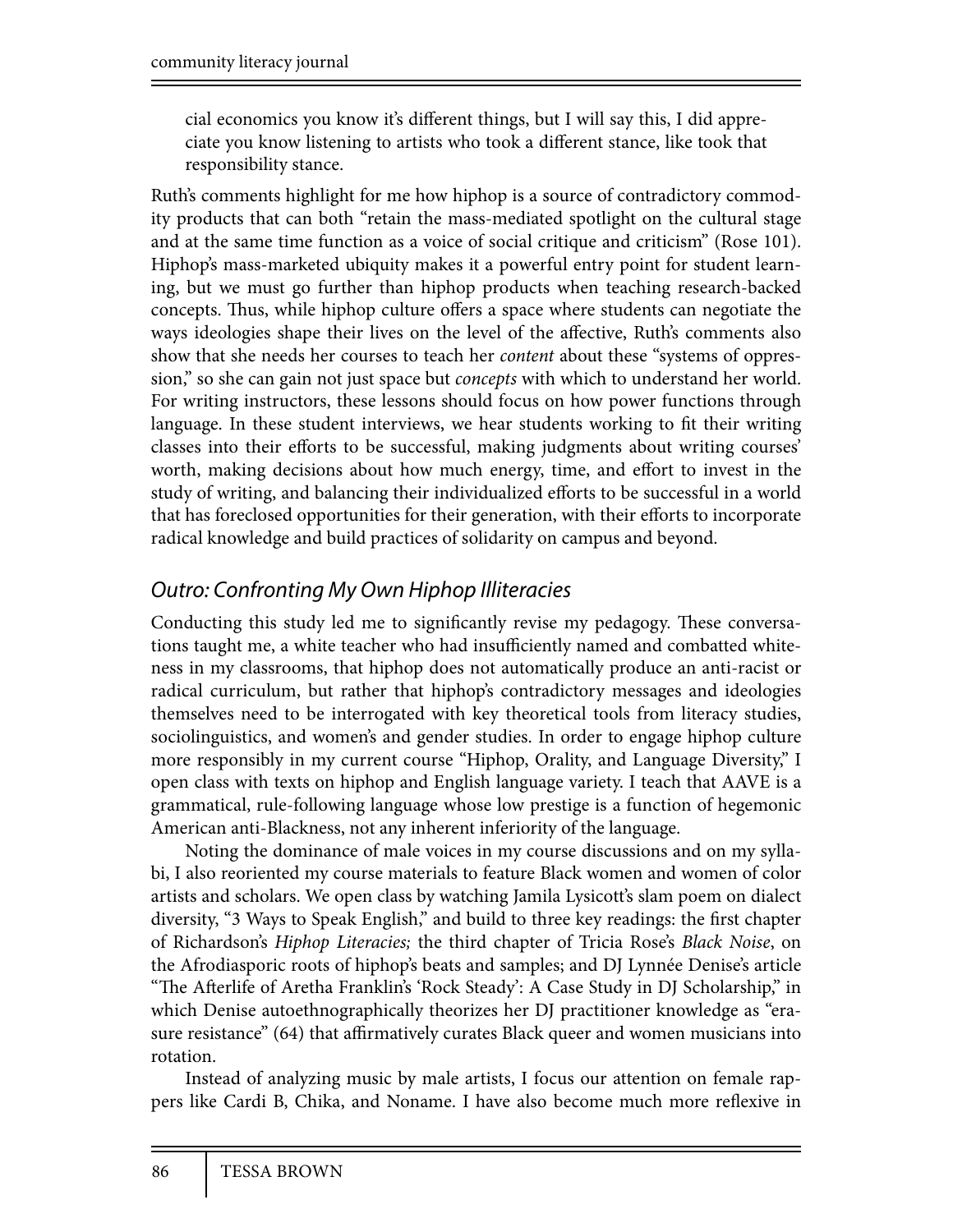identifying myself as a white mainstream English speaker, and I use reflective and reflexive writing prompts to invite students to self-identify, articulate their own language practices, and reflect on the ethical implications of their similarity or difference with the communities they are studying in their research.

Reflexivity brings forward the true diversity in the room; helps all students, including non-Black people of color, self-identify; and helps students connect to their passions and communities when researching. As a result, our class's research has gone global, multilingual, and feminist-forward. While hiphop's brilliance and viral appeal makes it an ideal vehicle for teaching students about writing, language, and literacy, this study shows that anti-Blackness can only be sufficiently understood and combatted in hiphop literacy classrooms at PWIs when students are offered critically reflexive literacy concepts, tools, and practices.

#### *Works Cited*

- @2Chainz. "[Central New York] University was a Movie." Instagram post. 25 April 2014. https://www.instagram.com/p/nO\_OUSTYX9/?utm\_source=ig\_embed&i <u>g\_rid=a6678fb6-6391-47f2-813a-2155d6aa7c44</u>
- Alim, H. Samy. "Creating 'An Empire Within an Empire': Critical Hip Hop Language Pedagogies and the Role of Sociolinguistics." *Global Linguistic Flows: Hip Hop Cultures, Youth Identities, and the Politics of Language*. Ed. H. Samy Alim, Awad Ibrahim, and Alastair Pennycook. New York: Routledge, 2009: 213-30.
- Anson, Chris M. "Response and the Social Construction of Error." *Assessing Writing 7* (2000): 5-21.
- Baker-Bell, April. *Linguistic Justice.* Routledge, 2020.
- Ball, Arnetha and Pamela Ellis. "Identity and the Writing of Culturally and Linguistically Diverse Students." *Handbook of Research on Writing: Society, School, Individual, Text*. Lawrence Erlbaum Associates, 2007: 499-513.
- Banks, Adam. *Digital Griots: African American Rhetoric in a Multimedia Age*. Southern Illinois UP, 2011.
- Bonilla-Silva, Eduardo. *Racism Without Racists: Color-Blind Racism & Racial Inequality in Contemporary America*. Rowman & Littlefield Publishers, Inc., 2010.
- Brandt, Deborah. "Sponsors of Literacy." *Writing About Writing: A College Reader*, Ed. Douglas Downs and Elizabeth Wardle. New York: Bedford/St. Martin's, 2014: 331-352.
- Brown, Ruth Nicole. *Black Girlhood Celebration: Toward a Hip-hop Feminist Pedagogy*. Peter Lang, 2009.
- Brown, Tessa. "'Let the People Rap!' Cultural Rhetorics Pedagogy and Practices under CUNY's Open Admissions, 1968–1978." *Journal of Basic Writing*, 39.1 (2019): pp.106-143
- —. "SCHOOLED: Hiphop Composition at the Predominantly White University." Diss., Syracuse U, 2017. https://surface.syr.edu/etd/764.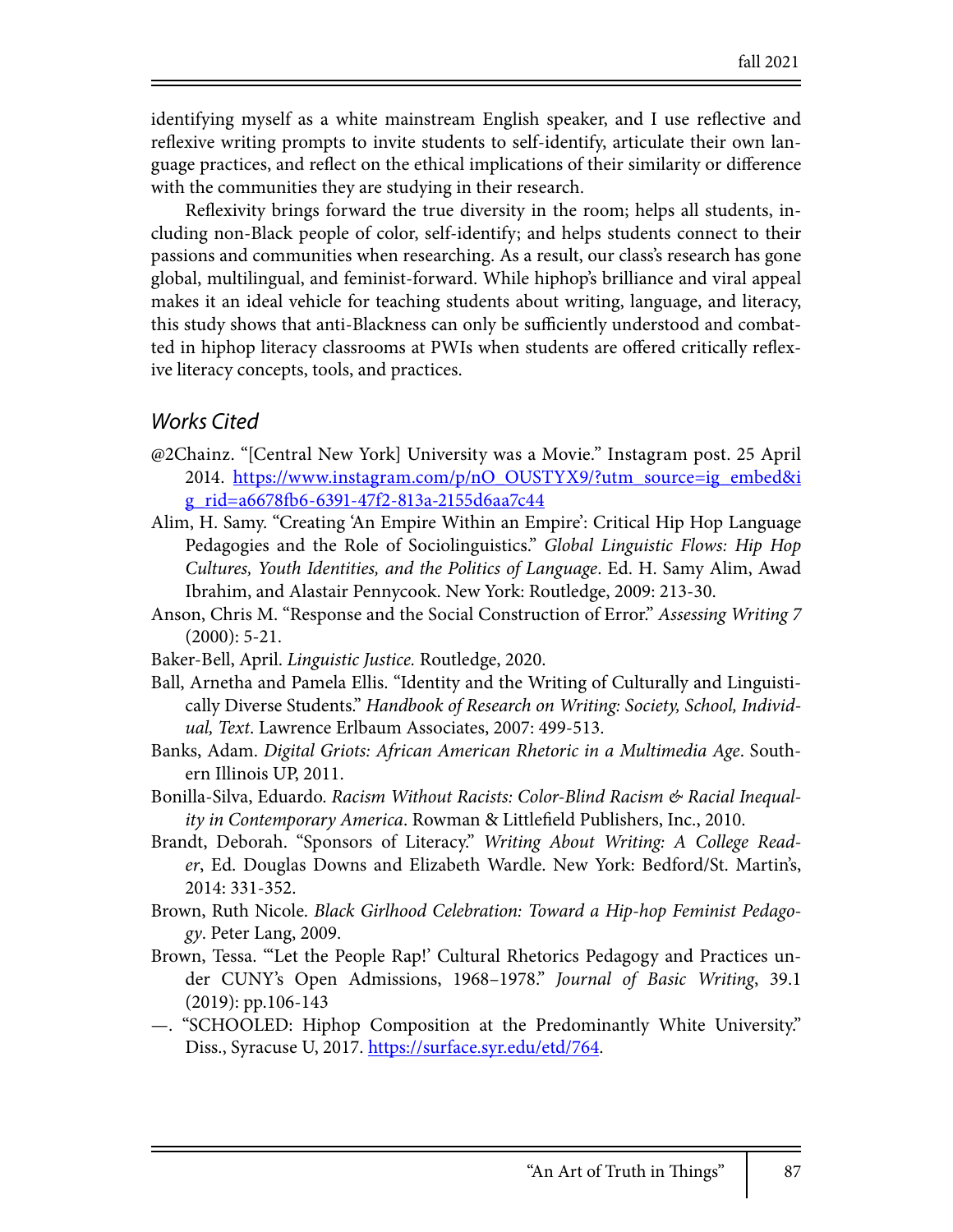- "What Else Do We Know? Translingualism and the History of SRTOL as Threshold Concepts in Our Field." *College Composition and Communication* 71:4 (2020): 591-619.

Carter, Shawn "Jay-Z." *Decoded*. New York: Spiegel & Grau, 2010.

Charmaz, Kathy. *Constructing Grounded* !*eory: A Practical Guide through Qualitative Analysis*. Sage, 2006.

- Craig, Todd and Carmen Kynard. "Sista Girl Rock: Women of Colour and Hip-Hop Deejaying as Raced/Gendered Knowledge and Language." *Changing English* 24.2 (2017): 143-158.
- Democratizing Knowledge Collective of Syracuse University. "Syracuse University must further address Hanna Strong incident." *The Daily Orange*. 15 September 2014.
- Denise, Lynnée. "The Afterlife of Aretha Franklin's 'Rock Steady': A Case Study in DJ Scholarship." *The Black Scholar* 49.3 (2019): 62-72.
- Gee, James Paul. "Literacy, Discourse, and Linguistics: Introduction." *Writing About Writing: A College Reader*, Ed. Douglas Downs and Elizabeth Wardle. New York (2014): Bedford/St. Martin's, 481-497.
- Green, Jr., David F. Ed. *Visions and Cypher: Explorations of Literacy, Discourse, and Black Writing Experiences.* Inprint Editions, 2016.
- "Hanna Strong." SyracuseFan.com. 6 September 2016. https://syracusefan.com/ threads/hanna-strong.79635/page-2
- Harris, Joseph. *Rewriting: How to Do* !*ings with Texts*. Logan, UT: Utah State UP, 2006.
- Hill, Marc Lamont. *Beats, Rhymes, and Classroom Life: Hip Hop Pedagogy and the Politics of Identity*. Teachers College Press, 2009.
- Howard, Rebecca Moore, Tricia Serviss, and Tanya K. Rodrigue. "Writing from Sources, Writing from Sentences." *Writing and Pedagogy 2*.2 (2010): 177-192.
- Hunter, Margaret L. and Kimberly D. Nettles. "What about the White Women?: Racial Politics in a Women's Studies Classroom." *Teaching Sociology 27* (1999): 385-397.
- Hurt, Byron, dir. "Barack & Curtis: Manhood, Power, and Respect." Bhurt.com, 2008.
- Ivanić, Roz. *Writing and Identity:* !*e Discoursal Construction of Identity in Academic Writing.* John Benjamins, 1998.
- Jordan, June. "Nobody Mean More to Me than You and the Future Life of Willie Jordan." *Reading Culture: Contexts for Critical Reading and Writing. Eds. Diana* George and John Trimbur. Pearson Longman, 2007 pp.160-169.
- Jordan, Zandra L. "Students' Rights, African American English, and Writing Assessment: Considering the HBCU." *Race and Assessment*. Ed. Asao B. Inoue and Mya Poe. New York: Peter Lang Publishing, Inc., 2012, pp. 97-109.
- Judy, R.A.T. "On the Question of [N<sup>\*\*\*</sup>a] Authenticity." *That's the Joint! The Hip-Hop Studies Reader*. Ed. Forman and Neal. 2nd ed. Routledge, 2012:
- Kirkland, David E. ""The Rose that Grew from Concrete": Postmodern Blackness and New English Education." *The English Journal* 97.5 (2008): 69-75.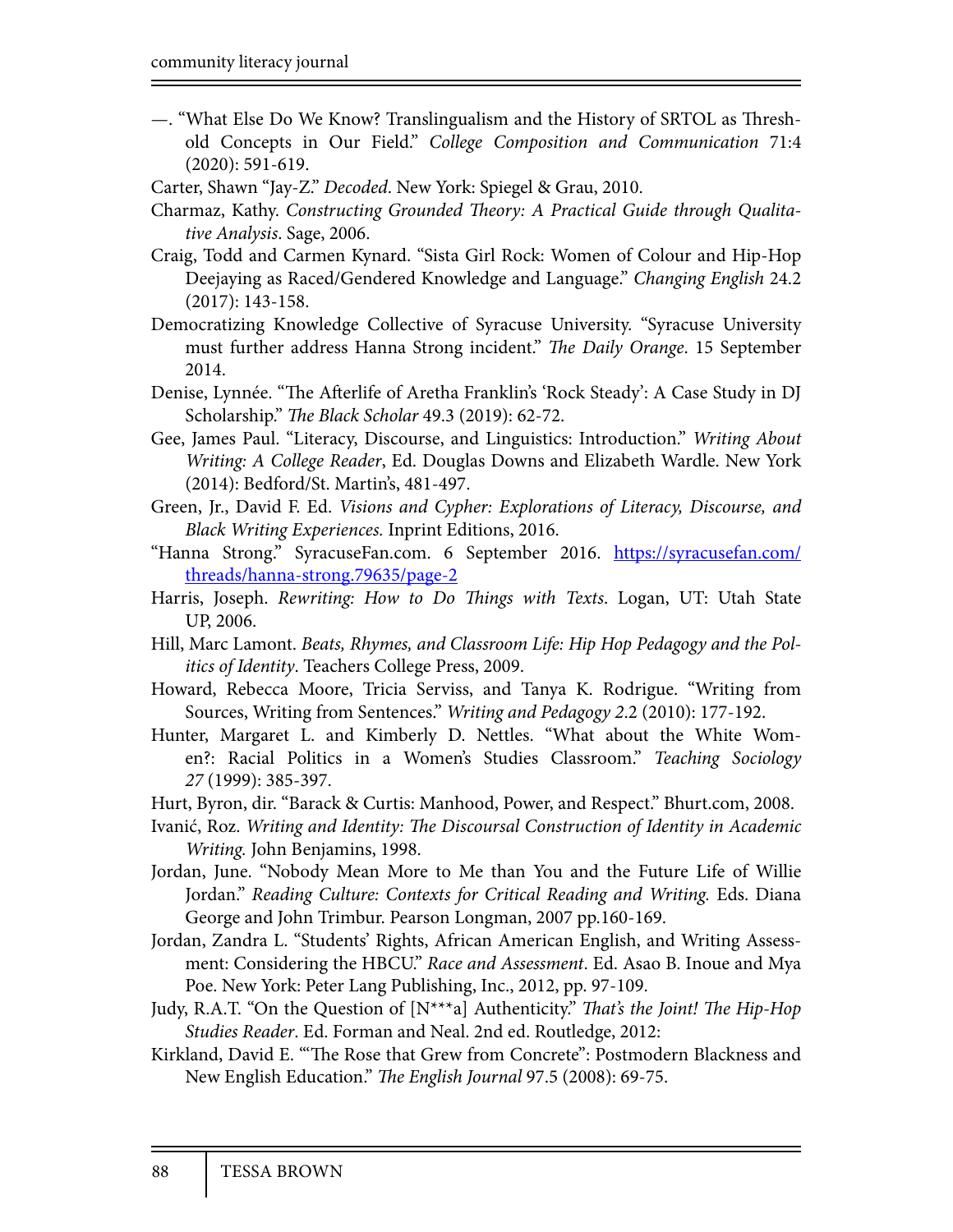- Kirsch, Gesa E. and Joy S. Ritchie. "Theorizing a Politics of Location in Composition Studies." *College Composition and Communication 46*.1 (1995): 7-29.
- Kitwana, Bakari. *Why White Kids Love Hip Hop: Wankstas, Wiggers, Wannabes, and the New Reality of Race in America*. Basic Civitas Books, 2005.
- Lamar, Kendrick. *To Pimp A Butterfly*. TDE/ Aftermath/ Interscope Records, 2015.
- Lindsey, Treva. "Let Me Blow Your Mind: Hip Hop Feminist Futures in Theory and Praxis," *Urban Education 50*.1 (2015): 52-77.
- Lorenz, Taylor. "The Original Renegade." *The New York Times*. 13 February 2020. https://www.nytimes.com/2020/02/13/style/the-original-renegade.html
- Love, Bettina L. *Hip Hop's Li'l Sistas Speak: Negotiating Hip Hop Identities and Politics in the New South*. Peter Lang, 2012.
- Lysicott, Jamila. "3 Ways to Speak English." *Ted*. Youtube video. https://www.youtube. com/watch?v=k9fmJ5xQ\_mc
- Nowacek, Rebecca S. *Agents of Integration: Understanding Transfer as a Rhetorical Act.*  Southern Illinois UP, 2011.
- Parham, Jason. "TikTok and the Evolution of Digital Blackface." *Wired.* 4 August 2020. https://www.wired.com/story/tiktok-evolution-digital-blackface/
- Richardson, Elaine. *Hiphop Literacies*. Routledge, 2006.
- Rose, Tricia. *Black Nose: Rap Music and Black Culture in Contemporary America*. Wesleyan University Press, 1994.
- Sanfiorenzo, Dimas. "Hip-Hop Is Officially the Most Popular Genre in the United States." *Okayplayer.* Web.
- Saldaña, Johnny. !*e Coding Manual for Qualitative Researchers*. 2nd ed. Sage, 2013.
- Samuels, Brett. "#SpeakUpSU forum provides space to discuss campus diversity issues in wake of Hanna Strong video." *The Daily Orange*. 15 September 2014.
- Semuels, Alana. "How to Decimate a City." !*e Atlantic.* 20 November 2015. https:// www.theatlantic.com/business/archive/2015/11/syracuse-slums/416892/
- Silver, Tony, dir. *Style Wars*. Prod. Henry Chalfant. Public Art Films. 1983
- Smitherman, Geneva. *Word from the Mother: Language and African Americans.* Routledge, 2006.
- Sobande, Francesca. Spectacularized and Branded Digital (Re)presentations of Black People and Blackness. *Television & New Media* 22.2 (2021): 131-146.
- Street, Brian. "What's 'New' in New Literacy Studies? Critical Approaches to Literacy in Theory and Practice. *Current Issues in Comparative Education*, vol. 5, no. 2, 2003, pp. 77–91.
- "Students' Right to Their Own Language." *College Composition and Communication 25* (1974): 1-65. *NCTE*. Web. 13 March 2015.
- Young, Vershawn Ashanti, Rusty Barrett, Y'Shanda Young-Rivera, and Kim Brian Lovejoy. *Other People's English: Code-Meshing, Code-Switching, and African American Literacy*. Teachers' College Press, 2014.
- Yousman, Bill. "Blackophilia and Blackophobia: White Youth, the Consumption of Rap Music, and White Supremacy." *Communication Theory* 13.4 (2006): 366-391.